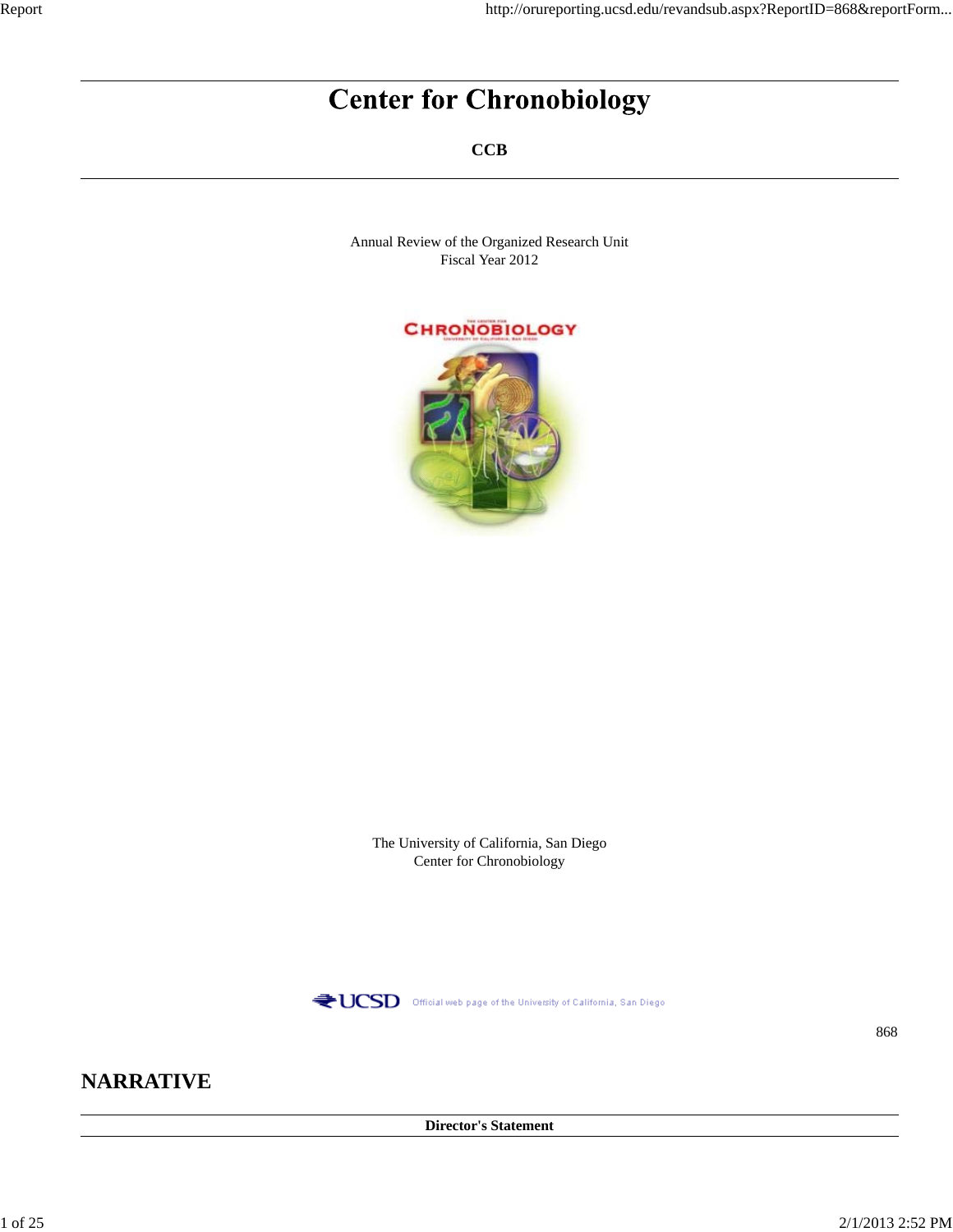### **Director's Statement**

During our third year as an ORU, the Center for Chronobiology continued its mission to increase the visibility of CCB on campus and around the world as a premier center for chronobiology research and to facilitate interactions among members. We met these goals by: hosting local activities and outfitting facilities to engage our members and encourage interaction; expanding the content on an attractive and informative website; and hosting our 3<sup>rd</sup> annual symposium with top chronobiologist speakers from within CCB and around the world.

Staffing section - We have merged the External Advisory Committee and Executive Committee members into the Advisory Committee section since this report does not have a field for Executive Committee Members. All people included in the staffing section participate and contribute to the Center for Chronobiology.



The Facilities section lists 12,568 square feet for CCB. Most of this space belongs

to the Division of Biological Sciences and is assigned as laboratory space occupied by CCB-member labs. The actual space allocation for CCB is 551 square feet. This includes two administrative offices and one small conference room.

#### **Goals Met:**

- Expanded the membership of the Center for Chronobiology ORU to 33 UCSD faculty members as of June 30, 2012
- Hosted subgroups of members for research collaboration meetings
- Held monthly meetings of the CCB Executive Committee
- Recruited additional outstanding external academic and business professionals to serve as members of the CCB External Advisory Committee which meets on an annual basis. The next meeting is scheduled on February 13, 2013.
- Hosted CCB symposia, workshops, and networking events to provide training of the fundamentals of Chronobiology to the science community.
- Coordinated "Clockwatchers" Journal Club to make CCB participants aware of current papers in the area of chronobiology. Clockwatchers meets twice per month, alternating between mammalian and non-mammalian papers.
- Expanded the content of our educational website http://ccb.ucsd.edu/ with links for students and researchers in the Chronobiology communities that highlight classes, papers, events, organizations, and opportunities for fellowships, training, and grants.
- Recruited a new postdoc liaison to the CCB Executive Committee to integrate needs and ideas from CCB postdocs and graduate students.
- Established new collaborations among CCB members, including Kay (UCSD) LiWang (UC Merced affiliate member)
- Submitted new grants and made new personnel appointments through CCB

#### **Major AcƟviƟes**

#### **CCB Symposium: From Cells to Clinic**

(hƩp://ccb.ucsd.edu/ae‐pastevents‐Symp2012.shtml)

The Center for Chronobiology (CCB) hosted its 3rd annual chronobiology symposium held on **February 15‐17, 2012**. The theme for the symposium is "From Cells to Clinic."

We invited a select, stellar group of chronobiologists from around the country and beyond, and a few local colleagues, to speak at this 3rd annual UCSD Chronobiology Symposium. There was strong participation from our 33 PIs here in the CCB and their research personnel, as

well as registrants from other institutions. Students from High Tech High attended the Friday afternoon session. We received \$18,500 in sponsorships from Eli Lilly, Janssen, ATTO and Stanford Photonics.

The aims of the conference were to:

- 1. Provide the 154 registered participants with a comprehensive view of modern Chronobiology.
- 2. Exchange a broad spectrum of ideas and techniques in Chronobiology.
- 3. Promote interactions among the faculty and lab personnel of the UCSD Chronobiology Center, the invited speakers, and other participants.
- 4. Further acquaint the speakers, their groups, and other registrants with the depth and breadth of Chronobiology research conducted at UCSD.

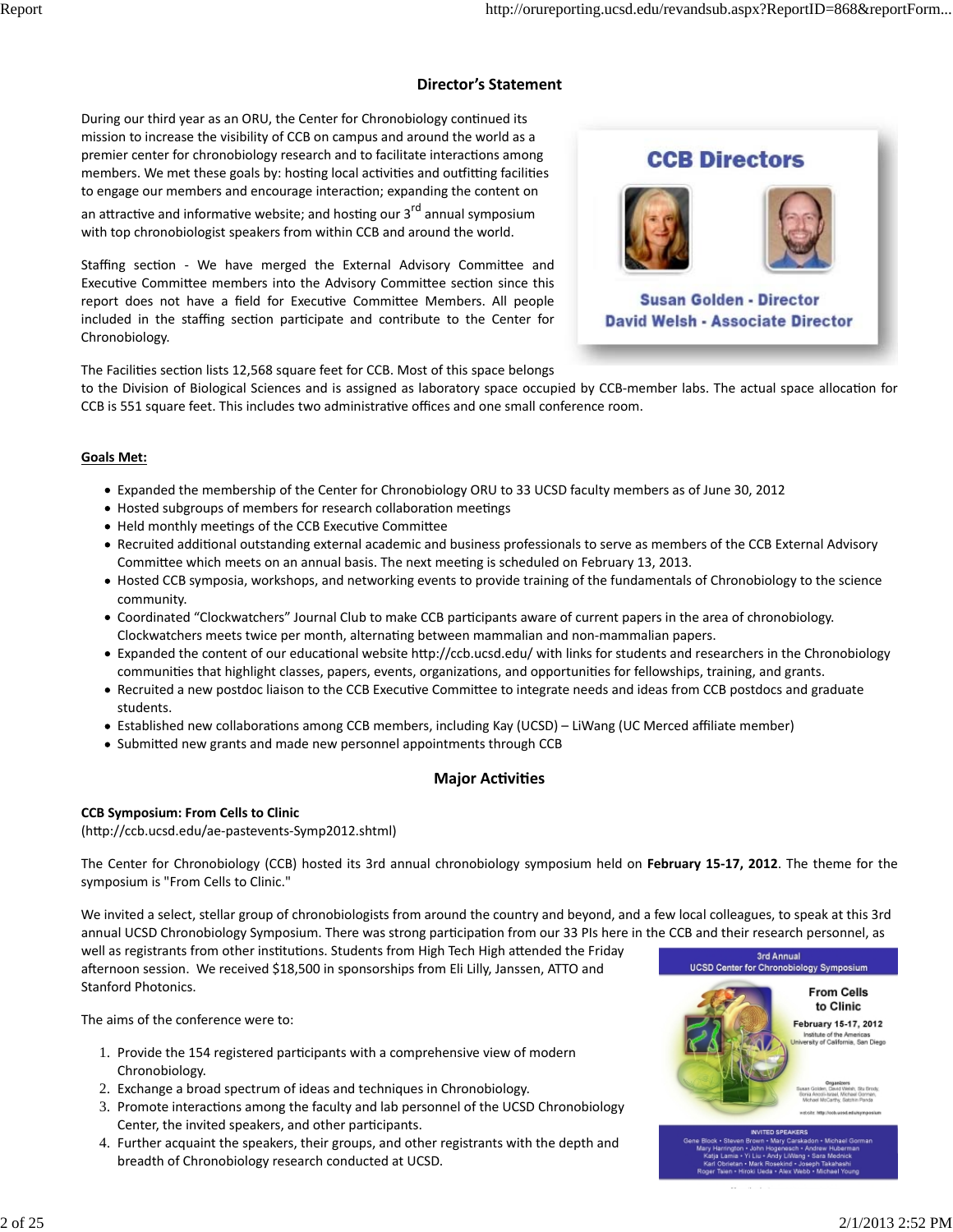

#### **Invited Speakers:**

**Alex Webb** University Cambridge, UK

**Andrew Huberman** UC San Diego

**Andy LiWang** UC Merced

**Gene Block** UCLA

**Hiroki Ueda** RIKEN Center for Developmental Biology, Japan

**Ron Anafi** University of Pennsylvania

**Joseph Takahashi** University of Texas Southwestern Medical Center

**Karl Obrietan** The Ohio State University

**Katja Lamia** The Scripps Research Institute **Mark Rosekind** National Transportation Safety Board

**Mary Carskadon** Brown University

**Mary Harrington** Smith College

**Michael Gorman** UC San Diego

**Michael Young** The Rockefeller University

**Roger Tsien** UC San Diego

**Sara Mednick** UC San Diego

**Steven Brown** University of Zurich

**Yi Liu** University of Texas Southwestern Medical Center

#### **CCB Fall Workshop on Biological Timing**

(hƩp://ccb.ucsd.edu/ae‐workshopFA2011.shtml)

The Center for Chronobiology hosted a Fall Workshop on Biological Timing held on November 9, 2011, at UCSD Liechtag Biomedical Bldg. Rm 107 – School of medicine Campus. This workshop featured research presentations by faculty, postdoc, and graduate student members of CCB.

This workshop is tailored for our Postdocs and Grad Students, to give them a platform to talk about their research, hone their public speaking skills, and have the opportunity for faculty and audience members, to freely participate in a questions and answers sessions. One postdoc speaker from the 2011 workshop was chosen for a career-boosting invited speaker position in the February 2013 international symposium.



8:30 am - 5:00 pm, Wednesday, November 9, 2011<br>Leichtag Biomedical Bldg. Rm 107, UCSD School of Medicine Campus

UCSD FACULTY, POSTDOCTORAL, and STUDENT SPEAKERS Barrett Deris • Colleen Doherty • Claudia Lainscse<br>Jeanne Maglione • Michael McCarthy • Ben McKen<br>- Ariel Neikrug • Caroline Nievergelt • Elaine Tobir

> UCSD Organizers<br>Susan Golden, David Welsh, Stu Brody, Sonia Ancoli-Israel<br>Michael Gorman, Michael McCarthy, Satchin Panda Center for Chronobiology website: http://ocb.ucsd.edu

#### **Speakers:**

BarreƩ Deris, Graduate Student in Hwa Lab, UCSD Ariel Neikrug, Graduate Student in Ancoli‐Israel Lab, UCSD Michael McCarthy, Assistant Professor of Psychiatry, UCSD Claudia Lainscsek, Staff Researcher in Sejnowski Lab, Salk Institute Jeanne Maglione, Postdoc in Ancoli‐Israel Lab, UCSD Caroline Nievergelt, Assistant Professor of Psychiatry, UCSD Colleen Doherty, Postdoc in Kay Lab, UCSD Ben McKenna, Postdoc in Lisa Eyler Lab, UCSD Elaine Tobin, Professor of Molecular, Cell and Developmental Biology, UCLA

#### **Panel Discussions with:**

Sonia Ancoli‐Israel, Professor, UCSD Stuart Brody, Professor Emeritus, UCSD Susan Golden, Distinguished Professor, UCSD Steve Kay, Dean/Professor, UCSD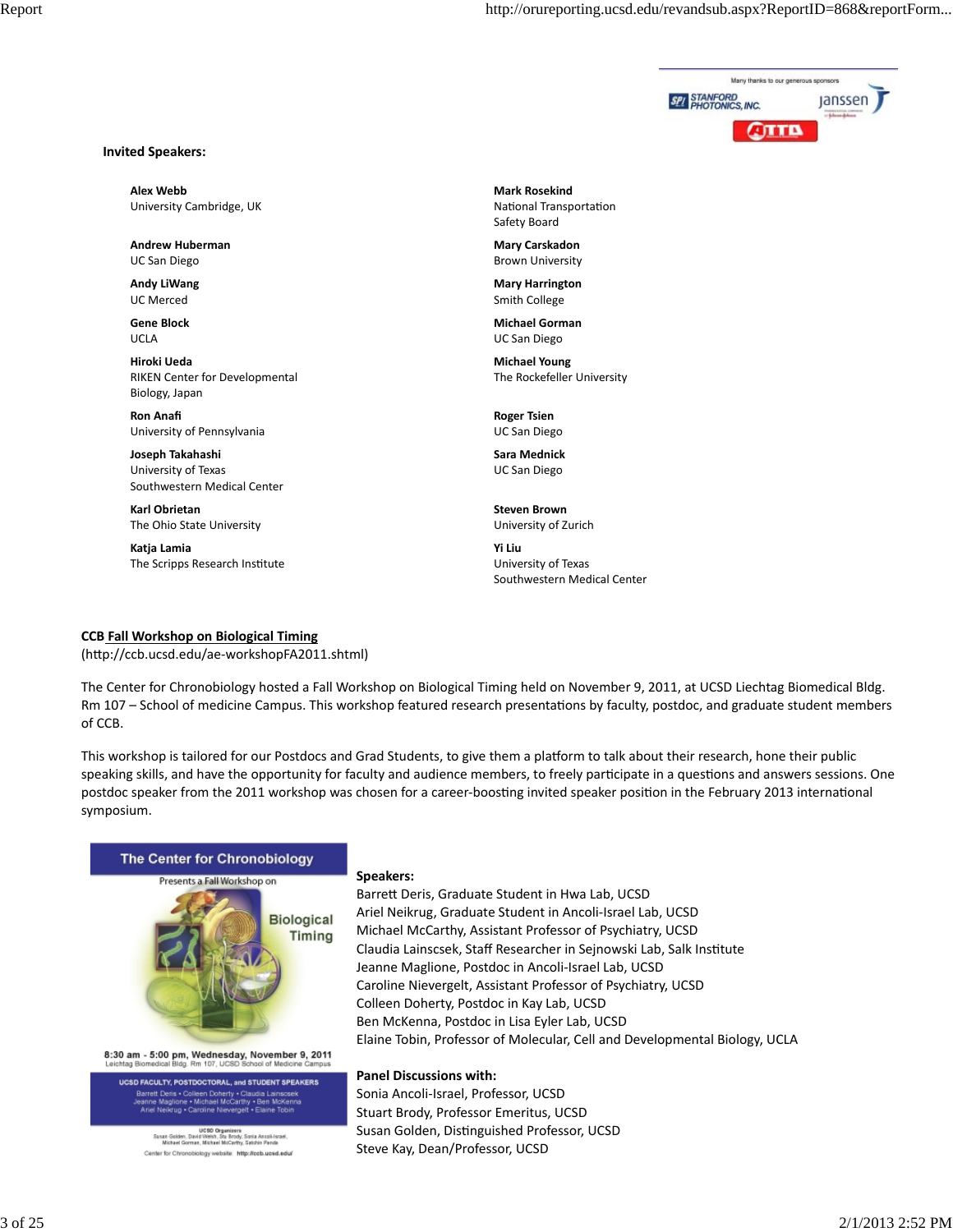There were 78 attendees.

#### $G$  **Grants, Fellowships, & Gifts**

#### **Submission of Grant and Fellowship Applications**

The Center for Chronobiology faculty members submitted a successful renewal proposal to the UCSD Chancellor's Collaboratories Program for Interdisciplinary Scholarships for graduate students. The project is entitled, "Emergent circadian waveforms from multiple component oscillators: computational, biosynthetic, microbial and vertebrate models." Combining microbial, mammalian, biosynthetic and computation approaches, this Collaboratory will undertake a novel examination of how plasticity in the daily shape (i.e., waveform) of circadian clocks derives from the interaction of their constituent parts. Knowledge of such interactions will advance basic science in engineering, ecology and cell biology and benefit society through implications ranging from scheduling of school days to mitigation of cancer risks for shift-workers. Each of the five graduate students was awarded approximately \$15,000.

The Center for Chronobiology submitted DARPA, NIH, BSF, and NSF proposals as well as several postdoctoral fellowship applications during 2011‐2012.

#### **Grants**

- Awards
	- $\blacksquare$  NIH R01 proposal, \$1,238,750, 4/1/11 3/31/15
	- $\blacksquare$  NIH R01 proposal, \$1,554,377, 8/1/12 7/31/16
	- DOE Consortium with SD-CAB, \$463,500, 1/1/11 12/31/13
	- Life Tech, \$143,717, 11/1/11 10/31/13
	- California Energy Commission CILMSF contract, \$100,000, 8/2/11 6/30/14
	- President's Postdoctoral Fellowship awarded to Susan Cohen, \$49,900, 9/30/11-8/31/12
	- NIH Postdoctoral Fellowship awarded to Ryan Shultzaberger, \$52,190,  $4/1/12 3/31/13$
- Pending Proposals
	- DARPA and NIH R01 proposals
	- 5 NIH and ACS postdoc fellowship proposals
- Chancellor's Office Interdisciplinary Collaboratories Project
	- $2010 2012$
	- Supported 5 CCB graduate students: Gena Glickman (Psychology), Azim Khan (Psychology), Joyce Luke (Bioengineering), Brooks Taylor (Bioengineering), and Ben Sheredos (Philosophy)
- Industrial & gift support for symposia and CCB
	- \$18,500 in symposium sponsorships from Eli Lilly, Janssen, ATTO and Stanford Photonics

#### **CommiƩees & MeeƟngs**

#### **Clockwatchers Journal Club**

(http://ccb.ucsd.edu/activitiesevents.shtml)

#### "Clockwatchers" Journal Club

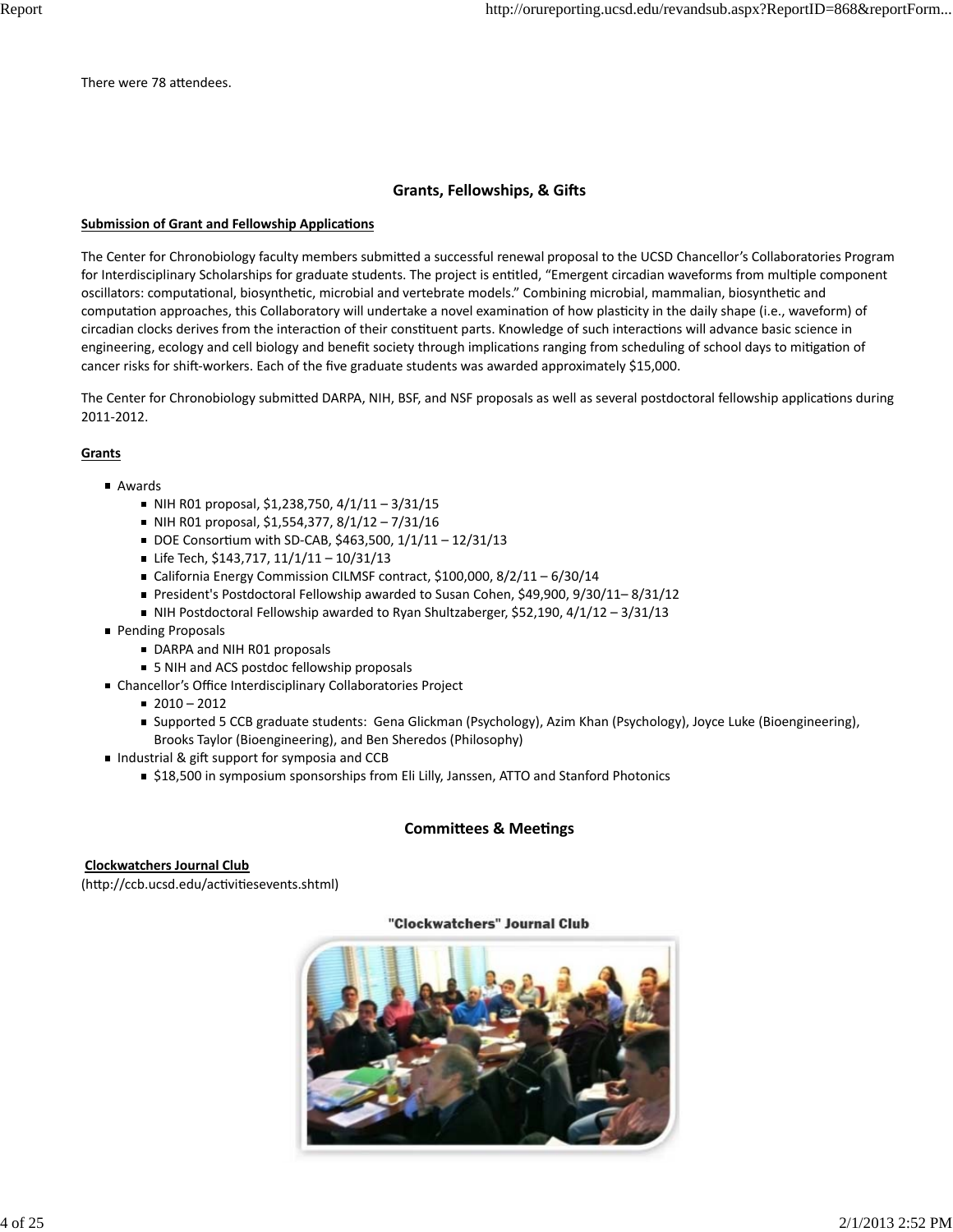The "Clockwatchers" Journal Club was founded and organized by David Welsh, and is now coordinated through the CCB. The Clockwatchers group has met monthly since 2001, focusing on papers of interest in mammalian circadian rhythms. With the establishment of CCB, Clockwatchers was expanded in fall 2009 to meet twice per month, alternating between mammalian and non-mammalian papers to meet the needs of the full spectrum of the CCB members. The Clockwatchers group meets every 1st and 3rd Thursday during the academic year.

#### **Executive Committee Members**



#### **Executive Committee Members**

Michael Gorman (Psychology), Michael McCarthy (Psychiatry), Stuart Brody (Biological Sciences), David Welsh (Psychiatry), Susan Golden (Biological Sciences), Sonia Ancoli‐Israel (Psychiatry), and Satchin Panda (Salk)

#### **Dates of ExecuƟve CommiƩee MeeƟngs**

July 15, 2011, August 26, 2011, September 23, 2011, October 21, 2011, November 18, 2011, January 20, 2012, March 16, 2012, April 20, 2012, May 25, 2012, June 15, 2012

#### *<u>External Advisory Committee</u>*



#### **Joseph F. Amaral**

Vice President of Corporate Office of Science & Technology Division of Johnson & Johnson Services, Inc., and Professor of Surgery at Brown University and Director of the Division of Minimally Invasive Surgery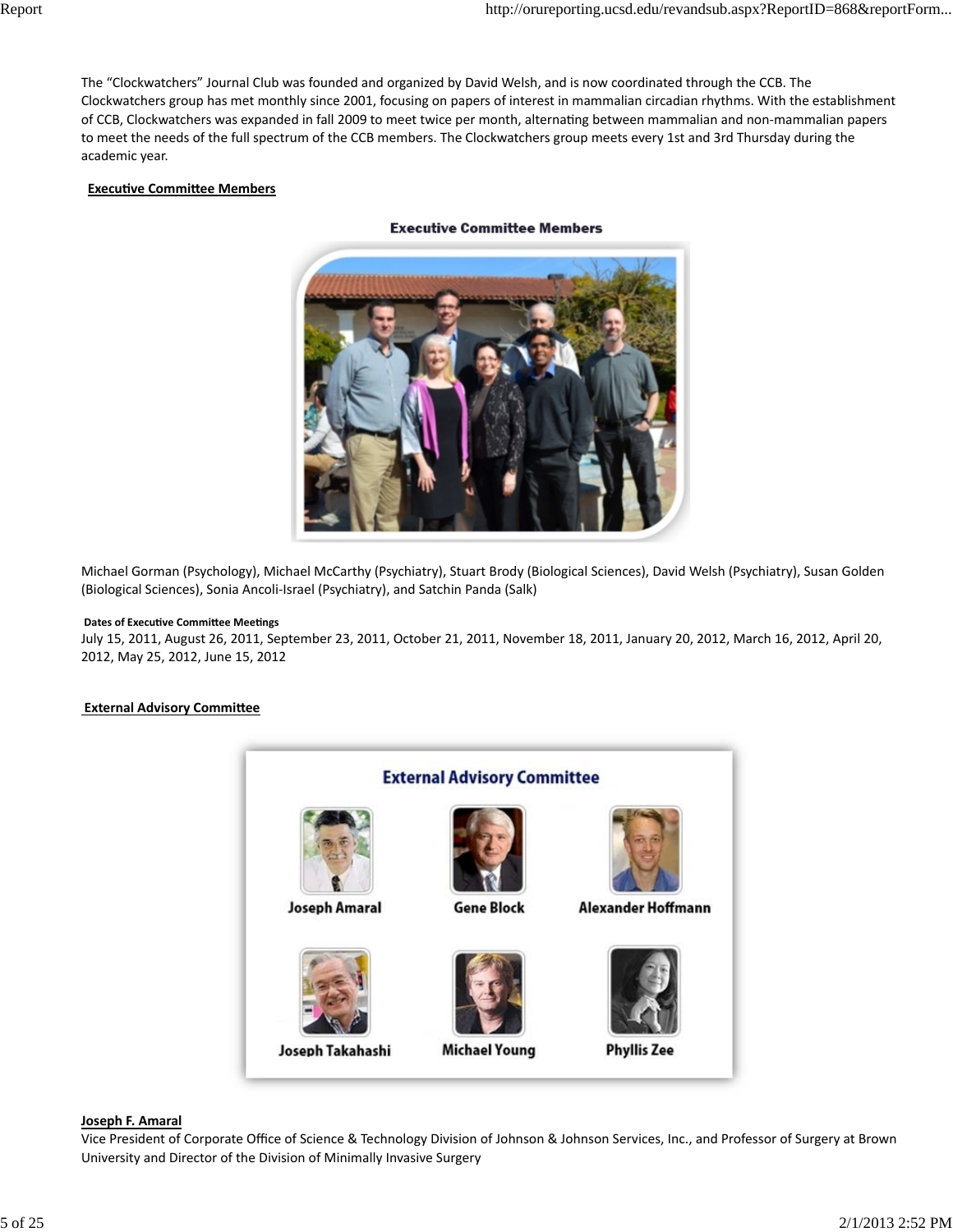#### **Gene Block**

Chancellor of UCLA and Professor of Psychiatry and Biobehavioral Sciences in the David Geffen School of Medicine and in Physiological Science in the College of Letters and Science, UCLA

#### **Alexander Hoffmann**

Professor of Chemistry and Biochemistry and Co-director of the Bioinformatics and Systems Biology Graduate Program, UC San Diego

#### **Joseph Takahashi**

Loyd B. Sands Distinguished Chair in Neuroscience, University of Texas Southwestern Medical Center

#### **Michael Young**

Vice President for Academic Affairs and Richard and Jeanne Fisher Professor in the Laboratory of Genetics, The Rockefeller University

#### **Phyllis Zee**

Associate Director, Center for Sleep and Circadian Biology and Professor, Northwestern University Institute for Neuroscience

#### **Courses**



 **Circadian Rhythms – Biological Clocks Course BIMM116‐PSYC133**

- Upper-level 4 credit-hour undergraduate course
- Taught jointly between the Division of Biological Sciences (BIMM 116) and the Department of Psychology (PSYC 133)
- Explores the fundamental properties and mechanisms of the daily biological clock in humans, other animals, plants, and microbes
- Graduate TAs from CCB labs in Biological Sciences, Philosophy, Psychology, and Psychiatry
- Fall course of 2011 had an enrollment of 300 students

#### **Future Goals**

#### **CCB Goals for coming year:**

- Facilitate submissions to federal agencies and nonprofit foundations for collaborative research (such as program project, multiinvestigator research, and training grants)
- Expand development efforts
- Develop chronobiology on-line tutorial courses and workshops
- Plan public lecture series and invite media
- $\bullet$  Host 4<sup>th</sup> annual international symposium. Provide CME credit for physicians. Invite local high school students and UCSD alumni to attend Friday afternoon session.
- Plan workshop featuring a high-profile speaker in the Chronobiology field, as well as UCSD postdoc and graduate student speakers, who can share their research and hone their speaking skills
- $\bullet\,$  Hold our 2<sup>nd</sup> annual CCB External Advisory Board meeting on February 13, 2013 with 2 new board members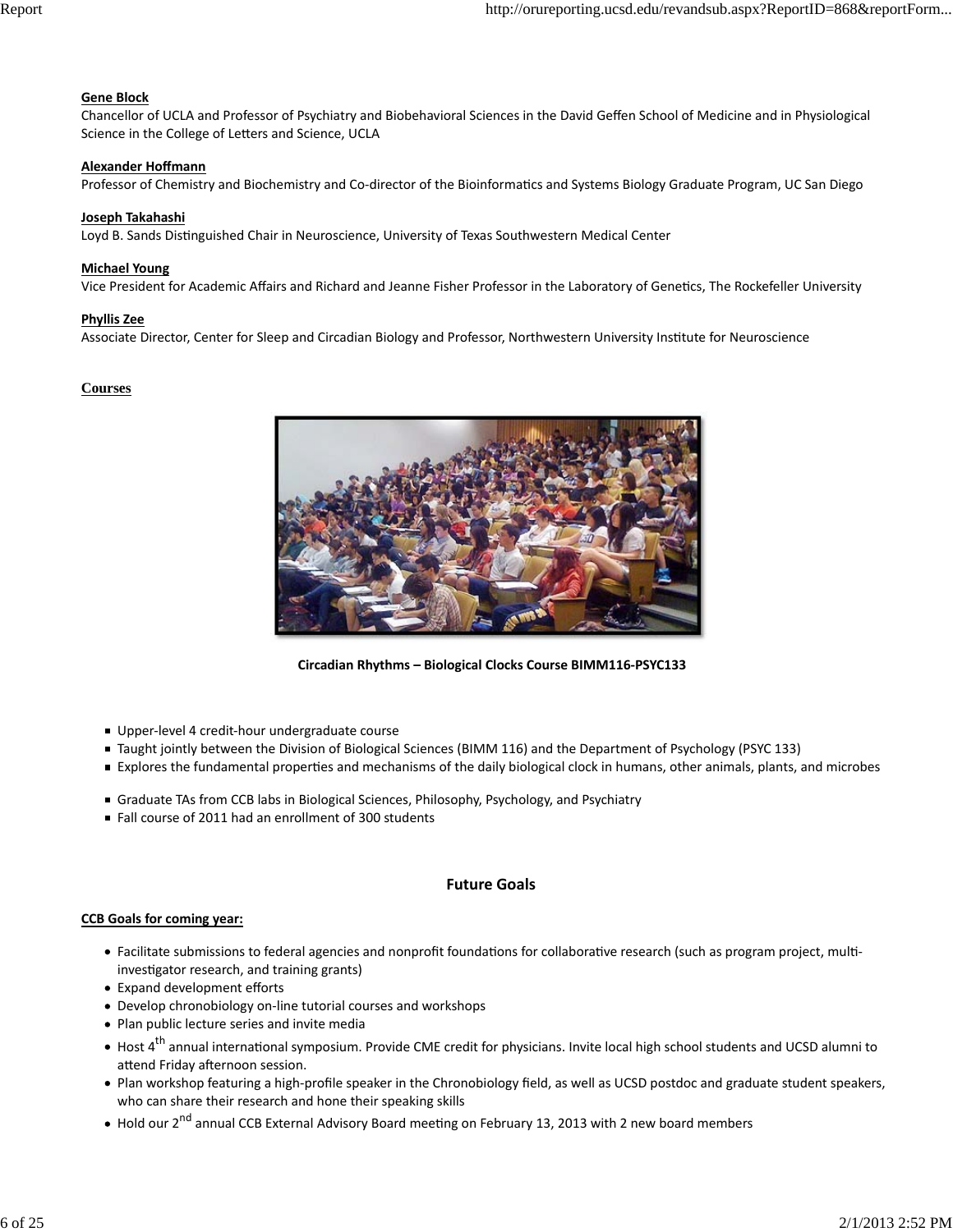The **Center for Chronobiology** (CCB) is an alliance of scientists, spanning basic researchers to clinicians, who investigate the internal timing mechanisms and rhythmic processes in living organisms. This ORU recognizes the extraordinary depth and breadth of research in biological timing at UCSD, and its establishment quickly brought attention to the CCB as an international center of excellence in the circadian rhythms field. The CCB fosters interaction among researchers in diverse fields to help them incorporate the study of daily rhythmicity into their biological studies, particularly as it relates to behavior, physiology, and medicine. The CCB advances innovative research that reveals the mechanisms, general principles, and applications of biological rhythms in diverse organisms and the implications of these rhythms on organismal health and fitness. Through our research in chronobiology we emphasize the training of future researchers. We mentor undergraduate, graduate, and post-doctoral students in cross-disciplinary research approaches. Outside the lab, opportunities for training include a bi‐weekly, cross‐disciplinary journal club, Clockwatchers, and a yearly workshop to highlight the research of junior researchers. Our annual CCB symposium, From Cells to Clinic, has become a premier meeting for the circadian field and attracts researchers from around the world to UCSD. Because of the importance of biological rhythms to human health we provide and disseminate materials for education and scientific advocacy on chronobiology, a topic of interest and broad societal relevance.

#### **Awards, Honors, Committee Service**

Please see the Director's Statement.

## **STAFFING**

| <b>First Name</b> | <b>Last Name</b> | $\sqrt{1}$<br><b>Home Department</b>                           | <b>Appt. Date</b> | <b>End Date</b> |
|-------------------|------------------|----------------------------------------------------------------|-------------------|-----------------|
| Joseph            | Amaral           | Corporate Office of Science & Technology, Johnson<br>& Johnson | 05/01/2011        |                 |
| Sonia             | Ancoli-Israel    | <b>PSYCHIATRY</b>                                              | 07/01/2009        |                 |
| Gene              | Block            | UCLA, Psychiatry and Biobehavioral Sciences                    | 05/01/2011        |                 |
| Stuart            | <b>Brody</b>     | DIV BIOLOGICAL                                                 | 07/01/2009        |                 |
| Susan             | Golden           | DIV BIOLOGICAL                                                 | 07/01/2009        |                 |
| Michael           | Gorman           | <b>PSYCHOLOGY</b>                                              | 07/01/2009        |                 |
| Alexander         | Hoffmann         | <b>CHEMISTRY</b>                                               | 05/01/2011        |                 |
| Michael           | McCarthy         | Department of Psychiatry                                       | 05/01/2011        |                 |
| Satchidananda     | Panda            | DIV BIOLOGICAL                                                 | 07/01/2009        |                 |
| Joseph            | Takahashi        | Univ. Texas Southwestern, Neurosciences                        | 05/01/2011        |                 |
| David             | Welsh            | <b>PSYCHIATRY</b>                                              | 07/01/2009        |                 |
| Michael           | Young            | Rockefeller University, Academic Affairs and<br>Genetics       | 05/01/2011        |                 |
| Phyllis           | Zee              | Northwestern Univ., Neurobiology                               | 05/01/2011        |                 |

### **ADVISORY COMMITTEE**

#### $(13)$

#### **DIRECTORS**

(2)

| <b>First Name</b> | <b>Last Name</b> | <b>Home Department</b>     | <b>Appt. Date</b> | Appt. End |
|-------------------|------------------|----------------------------|-------------------|-----------|
| Susan             | Golden           | <b>Biological Sciences</b> | 07/01/2009        | 6/30/2014 |
| David             | Welsh            | Psychiatry                 | 7/1/2010          | 6/30/2014 |

#### **AFFILIATED FACULTY**

|                   | (38)             |                                                                |                         |                 |  |
|-------------------|------------------|----------------------------------------------------------------|-------------------------|-----------------|--|
| <b>First Name</b> | <b>Last Name</b> | <b>Home Department</b>                                         | <b>Affiliation Date</b> | <b>End Date</b> |  |
| Joseph            | Amaral           | Corporate Office of Science & Technology, Johnson<br>& Johnson | 05/01/2011              |                 |  |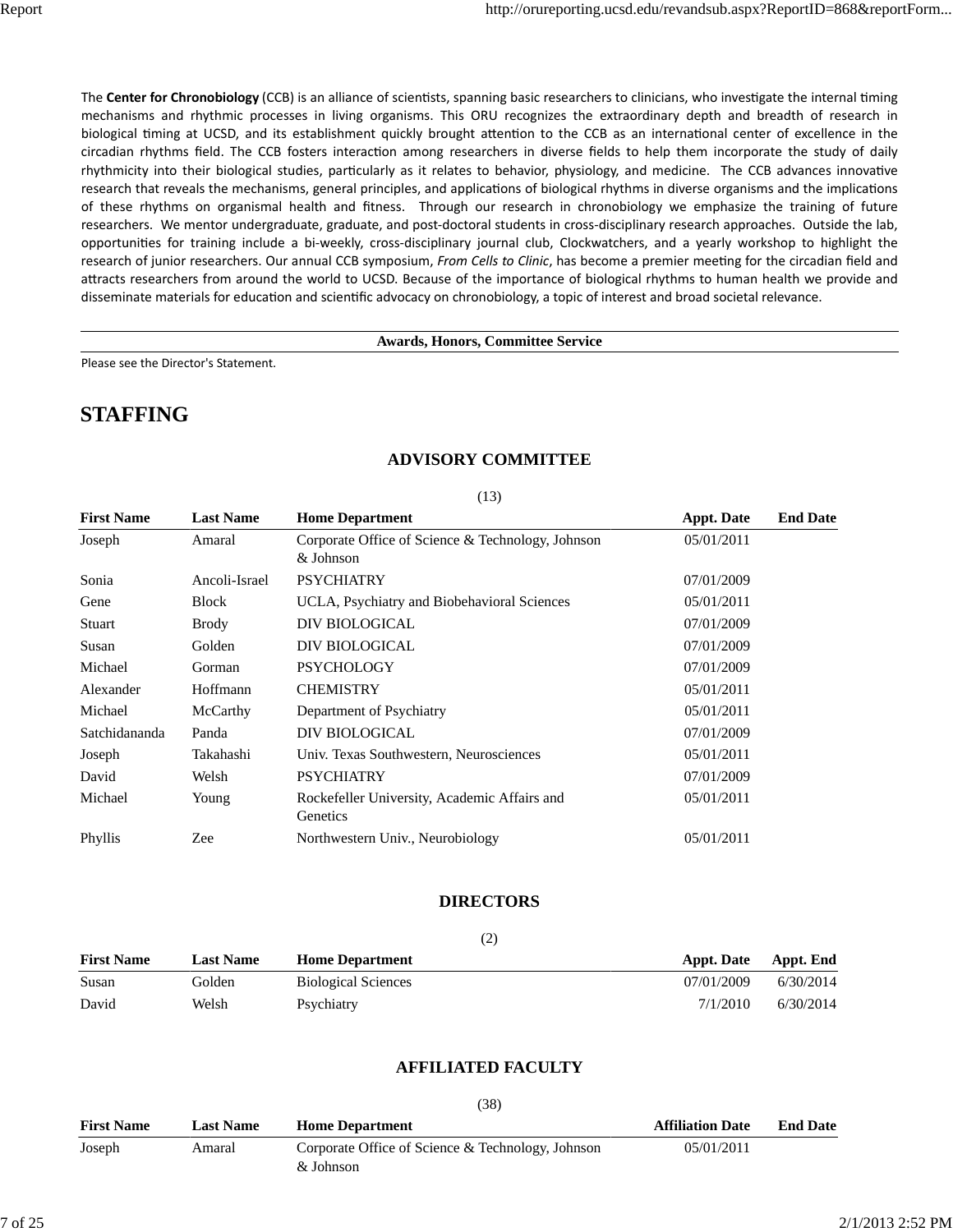| Sonia          | Ancoli-Israel | PSYCHIATRY                                               | 07/01/2009 |
|----------------|---------------|----------------------------------------------------------|------------|
| William        | Bechtel       | PHILOSOPHY                                               | 07/01/2009 |
| Gene           | <b>Block</b>  | UCLA, Physiological Science                              | 05/01/2011 |
| Stuart         | <b>Brody</b>  | DIV BIOLOGICAL                                           | 07/01/2009 |
| Joanne         | Chory         | DIV BIOLOGICAL                                           | 07/01/2009 |
| Sean           | Drummond      | <b>PSYCHIATRY</b>                                        | 07/01/2009 |
| Jeffrey        | Elliott       | <b>PSYCHIATRY</b>                                        | 07/01/2009 |
| Ronald         | Evans         | <b>DIV BIOLOGICAL</b>                                    | 07/01/2009 |
| Susan          | Golden        | DIV BIOLOGICAL                                           | 07/01/2009 |
| Michael        | Gorman        | <b>PSYCHOLOGY</b>                                        | 07/01/2009 |
| Ralph          | Greenspan     | <b>KAVLI INST BRAI</b>                                   | 07/01/2009 |
| Jeff           | Hasty         | DIV BIOLOGICAL                                           | 07/01/2009 |
| Alexander      | Hoffmann      | <b>CHEMISTRY</b>                                         | 05/01/2011 |
| Andrew         | Huberman      | NEUROBIOLOGY                                             | 01/01/2011 |
| Terence        | Hwa           | <b>PHYSICS</b>                                           | 07/01/2009 |
| William        | Joiner        | <b>PHARMACOLOGY</b>                                      | 07/01/2009 |
| Alexander      | Kauffman      | <b>REPRO MED</b>                                         | 07/01/2009 |
| <b>Steve</b>   | Kay           | DIV BIOLOGICAL                                           | 07/01/2009 |
| Daniel         | Kripke        | <b>PSYCHIATRY</b>                                        | 07/01/2009 |
| Katja          | Lamia         | TSRI, Chemical Physiology and Molecular Medicine         | 09/01/2010 |
| Andy           | LiWang        | UC Merced, Quantitative and Systems Biology              | 09/01/2010 |
| Michael        | McCarthy      | Department of Psychiatry                                 | 05/01/2011 |
| Sara           | Mednick       | <b>PSYCHIATRY</b>                                        | 07/01/2009 |
| Pamela         | Mellon        | <b>REPRO MED</b>                                         | 07/01/2009 |
| Marc           | Montminy      | DIV BIOLOGICAL                                           | 07/01/2009 |
| Caroline       | Nievergelt    | <b>PSYCHIATRY</b>                                        | 05/01/2011 |
| Satchidananda  | Panda         | DIV BIOLOGICAL                                           | 07/01/2009 |
| <b>Barbara</b> | Parry         | <b>PSYCHIATRY</b>                                        | 07/01/2009 |
| Jose           | Pruneda-Paz   | DIV BIOLOGICAL                                           | 07/01/2009 |
| Timothy        | Rickard       | <b>PSYCHOLOGY</b>                                        | 07/01/2009 |
| Nikolai        | Rulkov        | <b>BioCircuits Institute</b>                             | 11/01/2010 |
| Terry          | Sejnowski     | DIV BIOLOGICAL                                           | 09/01/2010 |
| Joseph         | Takahashi     | Univ. Texas Southwestern, Neurosciences                  | 05/01/2011 |
| Lev            | Tsimring      | <b>BioCircuits Institute</b>                             | 07/01/2010 |
| David          | Welsh         | <b>PSYCHIATRY</b>                                        | 07/01/2009 |
| Michael        | Young         | Rockefeller University, Academic Affairs and<br>Genetics | 05/01/2011 |
| Phyllis        | Zee           | Northwestern Univ., Neurobiology                         | 05/01/2011 |

## **RESEARCHERS**

(24)

| <b>First Name</b> | <b>Last Name</b> | <b>Payroll Title</b>                                              | <b>Appt.</b> Date | <b>End Date</b> |
|-------------------|------------------|-------------------------------------------------------------------|-------------------|-----------------|
| Adele             | Abrahamsen       | Project Scientist (Non-Business/Engineering)                      | 07/01/2009        |                 |
| Chaix             | Amandine         | Associate Research Scientist<br>(Non-Business/Engineering)        | 09/20/2011        |                 |
| Manuel            | Campos           | <b>Assistant Research Scientist</b><br>(Non-Business/Engineering) | 04/27/2011        |                 |
| Anne-Laure        | Huber            | <b>Associate Research Scientist</b><br>(Non-Business/Engineering) | 01/06/2012        |                 |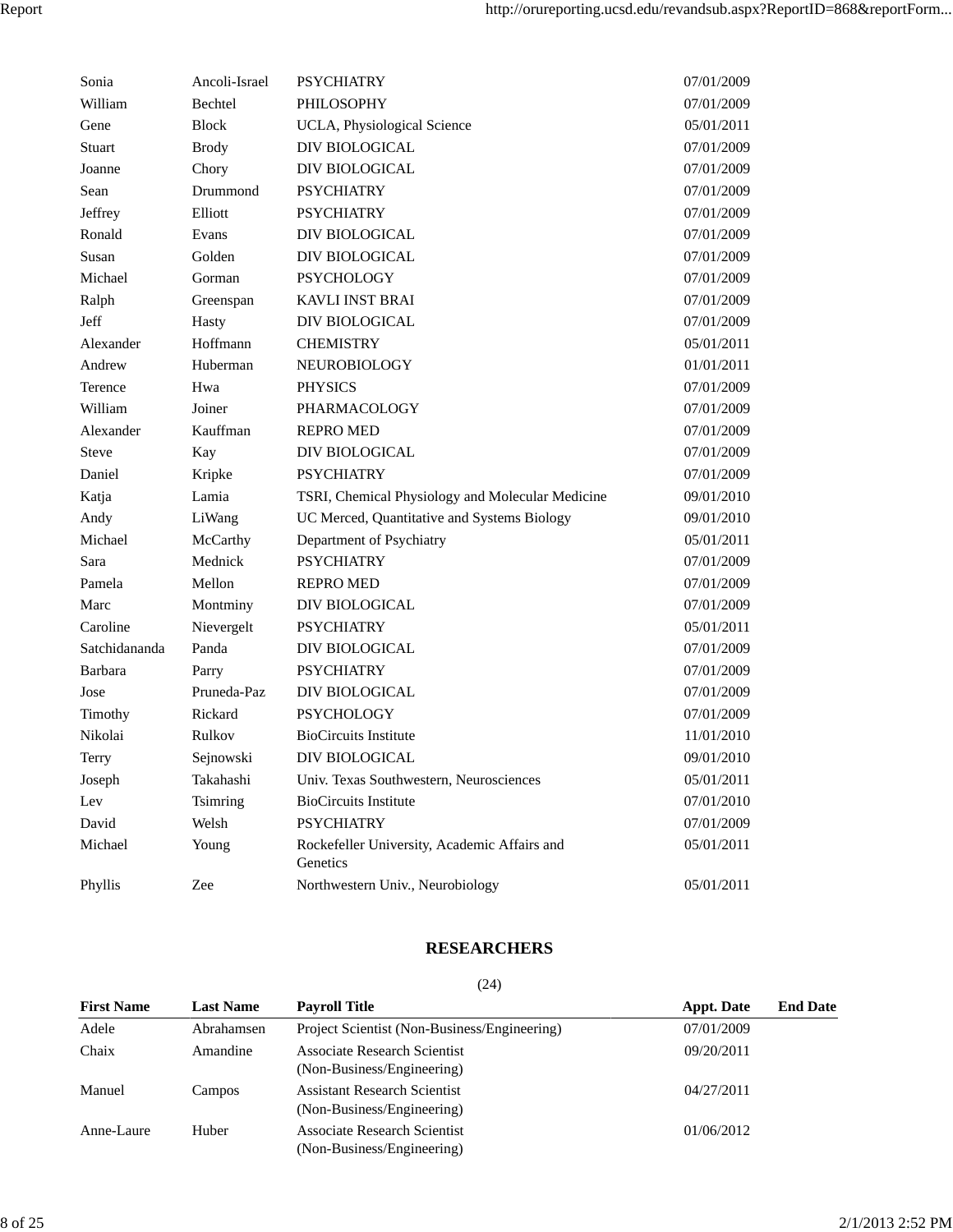| Darae     | Jun       | <b>Assistant Project Scientist</b><br>(Non-Business/Engineering)  | 04/26/2011 |
|-----------|-----------|-------------------------------------------------------------------|------------|
| Earl      | Kang      | <b>Associate Research Scientist</b><br>(Non-Business/Engineering) | 07/05/2011 |
| Takeo     | Katsuki   | <b>Assistant Project Scientist</b><br>(Non-Business/Engineering)  | 07/01/2009 |
| Sheena    | Keding    | Research Scientist (Non-Business/Engineering)                     | 07/01/2009 |
| Claudia   | Lainscsek | <b>Assistant Project Scientist</b><br>(Non-Business/Engineering)  | 09/29/2011 |
| Susan     | Lawton    | Project Scientist (Non-Business/Engineering)                      | 02/19/2010 |
| Hiep      | Le        | <b>Assistant Research Scientist</b><br>(Non-Business/Engineering) | 07/01/2009 |
| Lee       | Lichter   | <b>Assistant Research Scientist</b><br>(Non-Business/Engineering) | 01/06/2012 |
| Liangi    | Liu       | <b>Associate Project Scientist</b><br>(Non-Business/Engineering)  | 07/01/2009 |
| Jeanne    | Maglione  | <b>Assistant Specialist</b>                                       | 07/01/2009 |
| Elizabeth | McDevitt  | Research Scientist (Non-Business/Engineering)                     | 04/27/2011 |
| Charles   | Meliska   | <b>Associate Project Scientist</b><br>(Non-Business/Engineering)  | 07/01/2009 |
| Loki      | Natarajan | Associate Specialist                                              | 07/01/2009 |
| Takako    | Noguchi   | <b>Assistant Project Scientist</b><br>(Non-Business/Engineering)  | 07/01/2009 |
| Mark      | Paddock   | Project Scientist (Non-Business/Engineering)                      | 11/11/2011 |
| Stephanie | Papp      | Research Scientist (Non-Business/Engineering)                     | 09/01/2010 |
| Stephanie | Ravelo    | <b>Associate Research Scientist</b><br>(Non-Business/Engineering) | 07/05/2011 |
| Jenee     | Wagner    | Research Scientist (Non-Business/Engineering)                     | 07/01/2009 |
| Lexie     | Wang      | <b>Assistant Research Scientist</b><br>(Non-Business/Engineering) | 09/28/2011 |
| Susanna   | Wang      | <b>Assistant Specialist</b>                                       | 07/01/2009 |

## **POST DOCS**

(47)

| <b>First Name</b> | <b>Last Name</b> | <b>Payroll Title</b>          | <b>Appt. Date</b> | <b>End Date</b> |
|-------------------|------------------|-------------------------------|-------------------|-----------------|
| Dawn              | Adin             | Postdoctoral Scholar-Employee | 07/01/2009        | 09/01/2011      |
| Rozi              | Andretic         | Postdoctoral Scholar-Employee | 03/12/2012        |                 |
| Kenyon            | Applebee         | Postdoctoral Scholar-Fellow   | 06/30/2011        |                 |
| <b>Bridget</b>    | Baumgartner      | Postdoctoral Scholar-Employee | 07/01/2009        |                 |
| Stephen           | Beesley          | Postdoctoral Scholar-Employee | 04/12/2011        |                 |
| Katia             | Bonaldi          | Postdoctoral Scholar-Employee | 07/05/2011        |                 |
| Juliana           | <b>Bordowitz</b> | Postdoctoral Scholar-Fellow   | 07/01/2009        |                 |
| Joseph            | Boyd             | Postdoctoral Scholar-Employee | 10/11/2011        |                 |
| Melissa           | <b>Brayman</b>   | Postdoctoral Scholar-Employee | 06/30/2011        |                 |
| John              | Buchner          | Postdoctoral Scholar-Employee | 07/01/2009        | 09/01/2011      |
| Marcela           | Carvallo-Pinto   | Postdoctoral Scholar-Employee | 07/01/2009        |                 |
| <b>Brenda</b>     | Chow             | Postdoctoral Scholar-Employee | 04/27/2011        |                 |
| Susan             | Cohen            | Postdoctoral Scholar-Fellow   | 07/01/2009        |                 |
| <b>Barrett</b>    | Deris            | Postdoctoral Scholar-Employee | 07/01/2009        |                 |
| Andriy            | Didovyk          | Postdoctoral Scholar-Employee | 12/13/2011        |                 |
| Stacie            | <b>Dilks</b>     | Postdoctoral Scholar-Employee | 12/28/2011        |                 |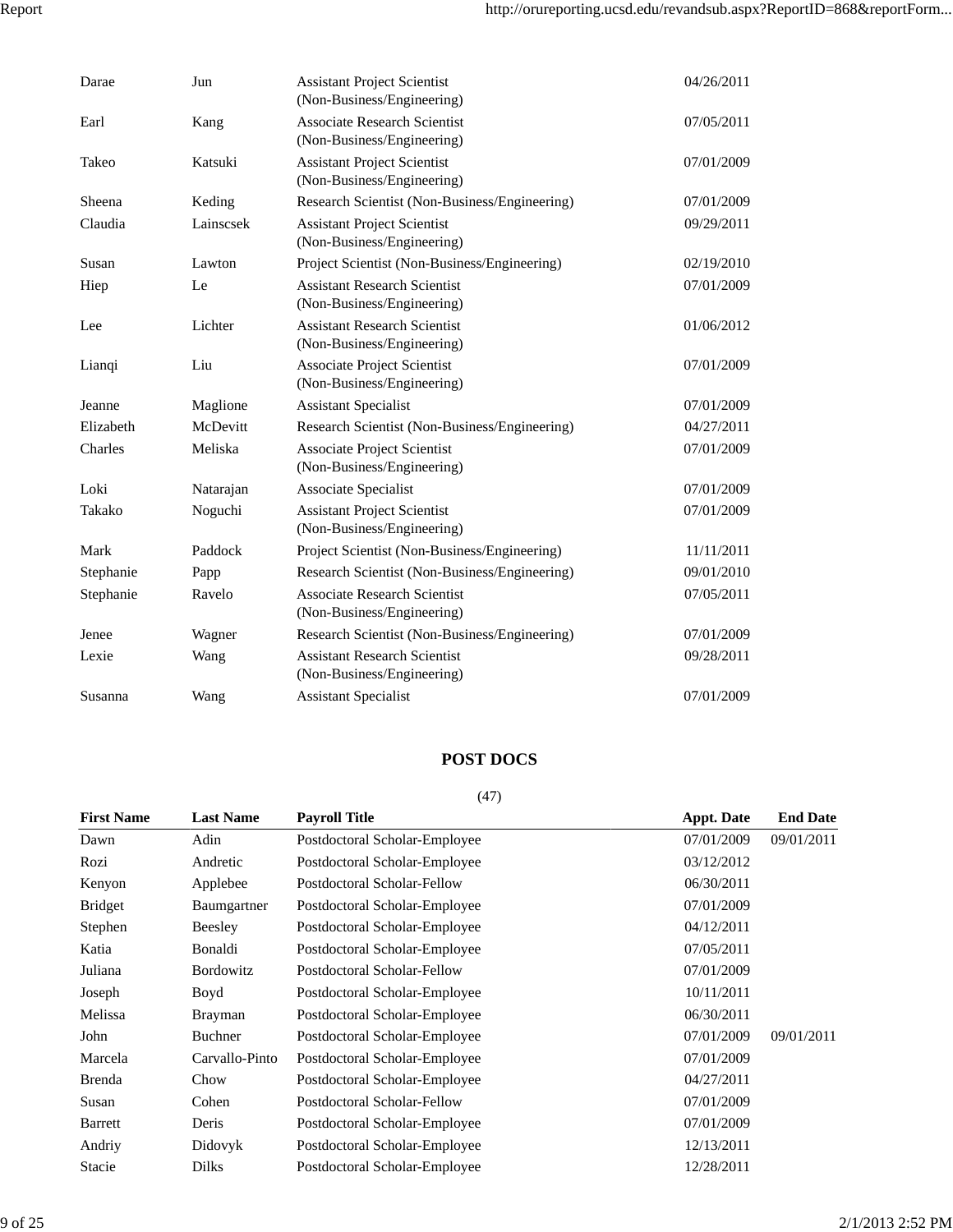| Luciano   | DiTacchio      | Postdoctoral Scholar-Employee | 07/01/2009 |
|-----------|----------------|-------------------------------|------------|
| Colleen   | Doherty        | Postdoctoral Scholar-Employee | 07/01/2009 |
| Erin      | Dunn           | Postdoctoral Scholar-Employee | 06/29/2011 |
| Joshua    | Gendron        | Postdoctoral Scholar-Employee | 07/01/2009 |
| Christine | Glidewell-     | Postdoctoral Scholar-Employee | 06/30/2011 |
|           | Kenney         |                               |            |
| Megumi    | Hatori         | Postdoctoral Scholar-Employee | 07/01/2009 |
| Anne      | Helfer         | Postdoctoral Scholar-Employee | 07/01/2009 |
| Tsuyoshi  | Hirota         | Postdoctoral Scholar-Employee | 07/01/2009 |
| Hanne     | Hoffmann       | Postdoctoral Scholar-Employee | 06/30/2011 |
| Sabine    | Jordan         | Postdoctoral Scholar-Employee | 06/29/2011 |
| Minsu     | Kim            | Postdoctoral Scholar-Employee | 07/01/2009 |
| Yong Ick  | Kim            | Postdoctoral Scholar-Fellow   | 07/01/2009 |
| Elsebeth  | Kolmos         | Postdoctoral Scholar-Employee | 07/01/2009 |
| Dominic   | Landgraf       | Postdoctoral Scholar-Employee | 01/06/2012 |
| William   | Mather         | Postdoctoral Scholar-Employee | 07/01/2009 |
| Faruck    | <b>Morcos</b>  | Postdoctoral Scholar-Employee | 07/01/2010 |
| Ludovic   | Mure           | Postdoctoral Scholar-Employee | 03/29/2011 |
| Dawn      | Nagel          | Postdoctoral Scholar-Employee | 07/01/2009 |
| Marian    | Nohales Zafra  | Postdoctoral Scholar-Employee | 05/11/2012 |
| Dmitri A  | <b>Nusinow</b> | Postdoctoral Scholar-Employee | 07/01/2009 |
| Henry     | Orff           | Postdoctoral Scholar-Fellow   | 07/01/2009 |
| Mariko    | Sawa           | Postdoctoral Scholar-Employee | 07/01/2009 |
| Glen      | Seidner        | Postdoctoral Scholar-Employee | 02/09/2011 |
| Sheila    | Semaan         | Postdoctoral Scholar-Employee | 07/01/2009 |
| Ryan      | Shultzaberger  | Postdoctoral Scholar-Employee | 07/01/2009 |
| Ryan      | Simkovsky      | Postdoctoral Scholar-Employee | 04/26/2011 |
| Tim       | Sonntag        | Postdoctoral Scholar-Employee | 07/05/2011 |
| Arnaud    | Taton          | Postdoctoral Scholar-Employee | 04/26/2011 |
| Meilin    | Wu             | Postdoctoral Scholar-Employee | 07/01/2009 |
| Huimin    | Xie            | Postdoctoral Scholar-Employee | 06/30/2011 |
| Amir      | Zarrinpar      | Postdoctoral Scholar-Employee | 04/27/2011 |
|           |                |                               |            |

## **STAFF**

## (17)

| <b>First Name</b> | <b>Last Name</b> | <b>Payroll Title</b>                   | <b>Start Date</b> | <b>End Date</b> |
|-------------------|------------------|----------------------------------------|-------------------|-----------------|
| Anna              | Bree             | <b>Staff Research Assoc II</b>         | 07/01/2009        | 09/01/2011      |
| Sangeeta          | Dhamija          | <b>Staff Research Assoc II</b>         | 07/01/2009        |                 |
| Tanja             | Diemer           | <b>Staff Research Assoc II</b>         | 07/27/2011        |                 |
| Elizabeth         | Hamilton         | <b>Staff Research Assoc II</b>         | 07/01/2009        |                 |
| Joshua            | Kim              | <b>Staff Research Assoc II</b>         | 06/30/2011        |                 |
| Jonathan          | Lam              | Assistant III                          | 04/26/2011        |                 |
| Sunamita          | Leming           | <b>Staff Research Assoc II</b>         | 06/30/2011        |                 |
| Ana M.            | Lopez            | <b>Staff Research Assoc II</b>         | 07/01/2009        |                 |
| Patricia          | Magallanez       | Admin. Specialist                      | 01/20/2010        | 99/99/9999      |
| Luis Fernando     | Martinez         | <b>Staff Research Assoc II</b>         | 07/01/2009        |                 |
| Jason             | <b>Meadows</b>   | <b>Staff Research Assoc II</b>         | 06/30/2011        |                 |
| Natalia           |                  | Navarro Moreno Staff Research Assoc II | 07/05/2011        |                 |
| Terry             | Peters           | Management Services Officer II         | 09/02/2009        | 99/99/9999      |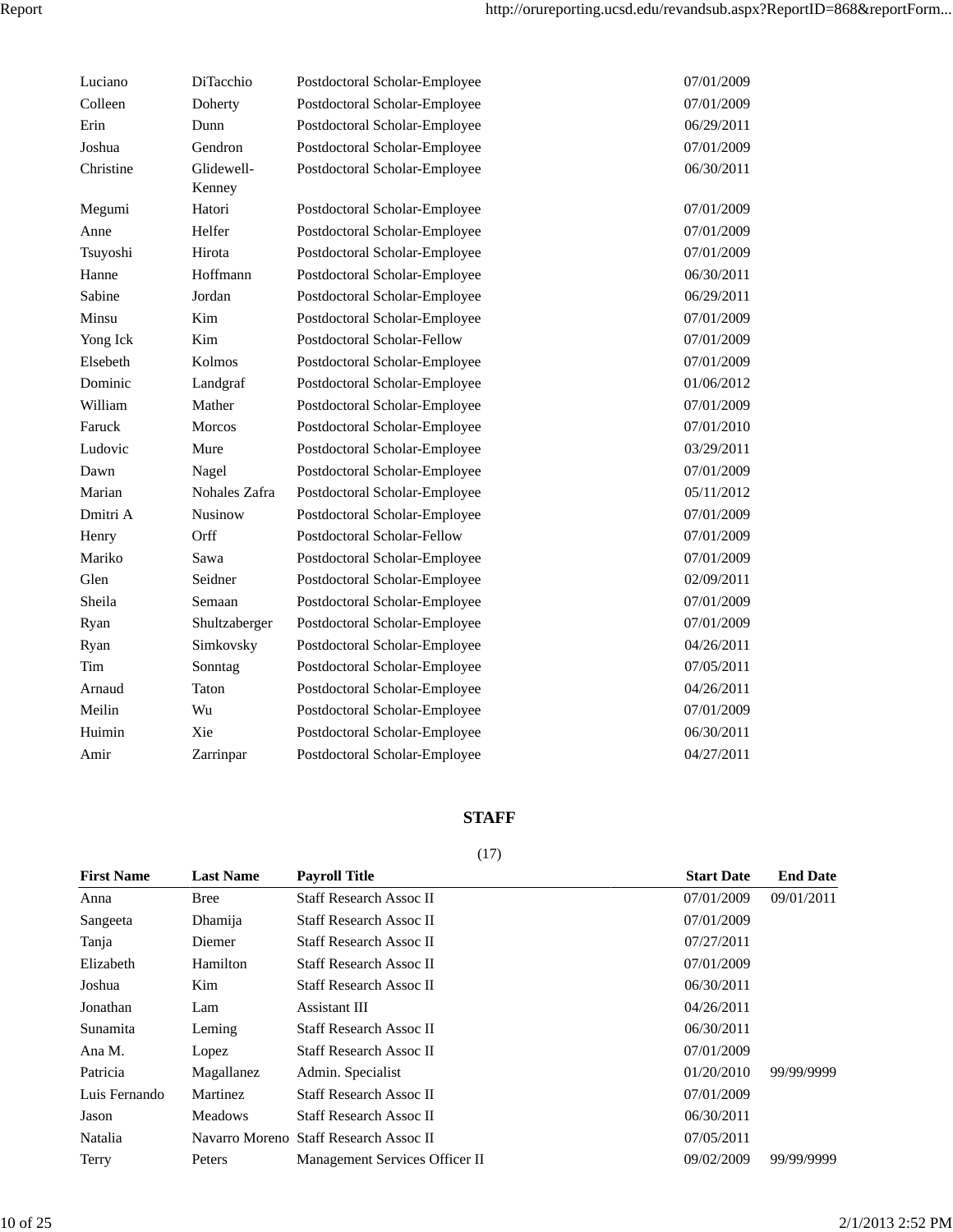| Lily                  | Ouiroz   | <b>Staff Research Assoc I</b>  | 07/01/2009 |
|-----------------------|----------|--------------------------------|------------|
| Diane                 | Sorenson | <b>Staff Research Assoc I</b>  | 07/01/2009 |
| <b>Blake</b>          | Trial    | <b>Staff Research Assoc I</b>  | 07/01/2009 |
| Heather<br>(Hongbing) | Wei      | <b>Staff Research Assoc II</b> | 01/07/2012 |

### **STUDENTS**

#### (46)

| <b>First Name</b> | <b>Last Name</b> | <b>Home Department</b>             | <b>Status</b>                        | <b>Begin Date End Date</b> |
|-------------------|------------------|------------------------------------|--------------------------------------|----------------------------|
| Ann               | Atwood           | Div Biological Sciences            | Graduate Student<br>Volunteer        | 07/01/2009                 |
| Julie             | Avanzino         | Department of Psychiatry           | Undergraduate                        | 01/07/2012                 |
| Daniel            | <b>Burnston</b>  | Philosophy                         | Graduate Student<br>Volunteer        | 07/29/2011                 |
| Jason             | Chen             | Div Biological Sciences            | Undergraduate                        | 06/29/2011                 |
| Natalie           | Cookson          | <b>BioCircuits Institute</b>       | <b>Graduate Student</b><br>Volunteer | 07/01/2009                 |
| Anthony           | Daulo            | Div Biological Sciences            | Undergraduate                        | 07/01/2009                 |
| Keval             | Desai            | Div Biological Sciences            | Undergraduate                        | 04/26/2011                 |
| Spencer           | Diamond          | Div Biological Sciences            | <b>Graduate Student</b><br>Volunteer | 04/26/2011                 |
| Malcom            | Fernandes        | Psychiatry                         | Undergraduate                        | 06/29/2011                 |
| Mike              | Ferry            | <b>BioCircuits Institute</b>       | Graduate Student<br>Volunteer        | 07/01/2009                 |
| Shubhroz          | Gill             | Salk Institute                     | Graduate Student<br>Volunteer        | 07/01/2009                 |
| Gena              | Glickman         | Psychology                         | <b>Graduate Student</b><br>Volunteer | 07/01/2009                 |
| Andrew            | Gross            | <b>Bioinformatics Department</b>   | Undergraduate                        | 01/07/2012                 |
| Elizabeth         | Harrison         | Psychology                         | Graduate Student<br>Volunteer        | 07/01/2009                 |
| Michelle          | Hoang            | Div Biological Sciences            | Undergraduate                        | 04/26/2011                 |
| Polly             | Huang            | Reproductive Medicine              | <b>Graduate Student</b><br>Volunteer | 06/30/2011                 |
| Jeremy            | Johnson          | Department of Psychology           | Undergraduate                        | 02/07/2012                 |
| Darae             | Jun              | Div Biological Sciences            | Undergraduate                        | 04/26/2011                 |
| Shannon           | Kang             | Div Biological Sciences            | Undergraduate                        | 06/29/2011                 |
| Azim              | Khan             | Psychology & Reproductive Medicine | Graduate Student<br>Volunteer        | 07/01/2009                 |
| David             | Kochman          | Pharmacology                       | Graduate Student<br>Volunteer        | 06/29/2011                 |
| Martin            | Kolnik           | Bioengineering                     | Graduate Student<br>Volunteer        | 07/01/2009                 |
| Stephen           | Leung            | Div Biological Sciences            | Undergraduate                        | 04/26/2011                 |
| Joyce             | Luke             | Bioengineering                     | <b>Graduate Student</b><br>Volunteer | 07/01/2009                 |
| Zachary           | Marnoy           | Department of Psychiatry           | Undergraduate                        | 01/24/2012                 |
| Ben               | McKenna          | Psychiatry                         | Graduate Student<br>Volunteer        | 07/01/2009                 |
| Octavio           | Mondragon        | Bioengineering                     | Graduate Student<br>Volunteer        | 07/01/2009                 |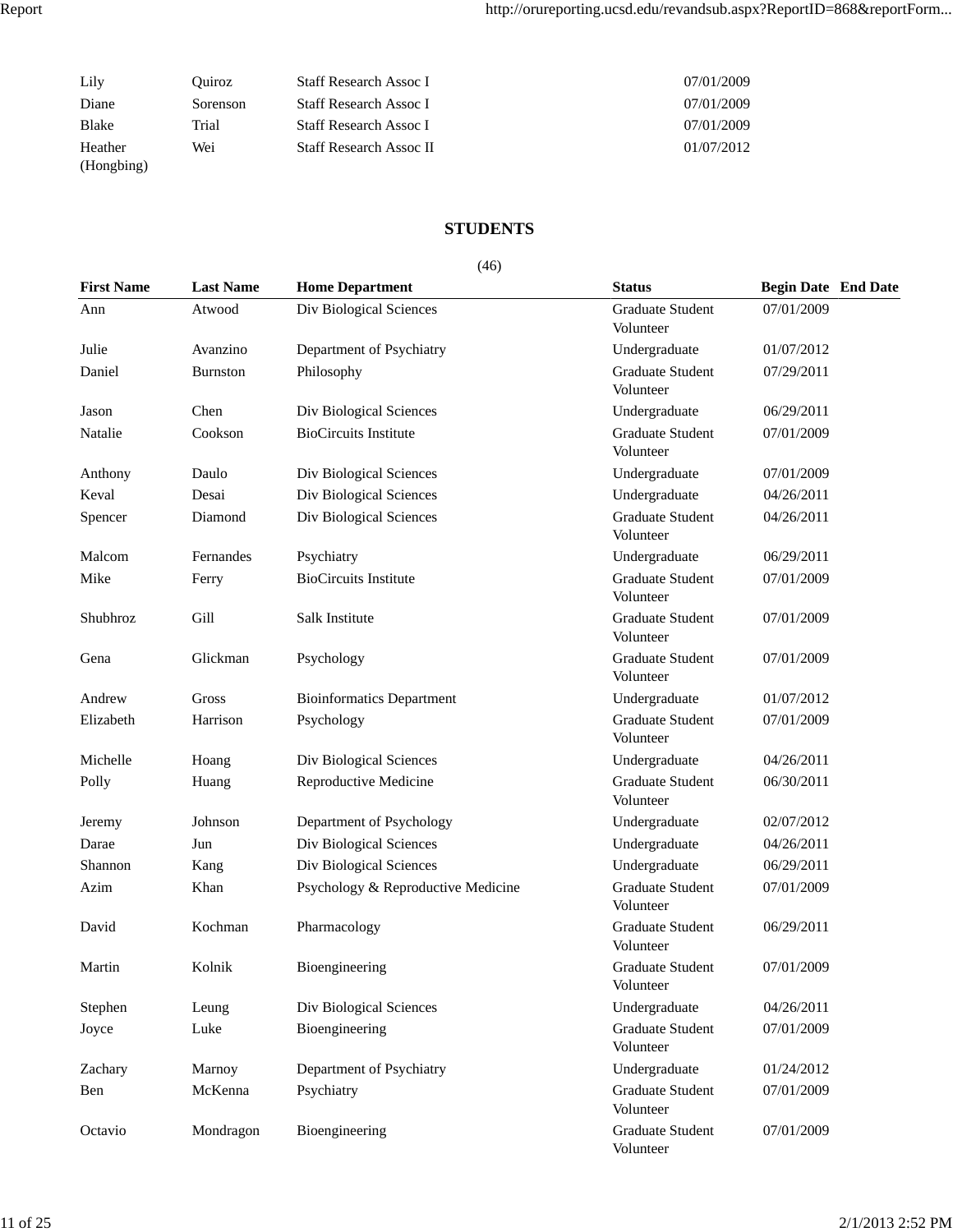| Ariel         | Neikrug     | Psychiatry                  | Graduate Student<br>Volunteer        | 07/01/2009 |
|---------------|-------------|-----------------------------|--------------------------------------|------------|
| Jeff          | Nelson      | Div Biological Sciences     | Graduate Student<br>Volunteer        | 07/01/2009 |
| Matthew       | Poling      | Reproductive Medicine       | <b>Graduate Student</b><br>Volunteer | 07/01/2009 |
| Pagkapol      | Pongsawakul | Div Biological Sciences     | <b>Graduate Student</b><br>Volunteer | 07/01/2009 |
| Qays          | Poonawala   | Department of Psychology    | Undergraduate                        | 11/22/2011 |
| Arthur        | Prindle     | Bioengineering              | <b>Graduate Student</b><br>Volunteer | 07/01/2009 |
| Evan          | Raiewski    | Psychology                  | <b>Graduate Student</b><br>Volunteer | 07/01/2009 |
| Ivan          | Razinkov    | Bioengineering              | <b>Graduate Student</b><br>Volunteer | 07/01/2009 |
| Jim           | Robinson    | Pharmacology                | <b>Graduate Student</b><br>Volunteer | 06/29/2011 |
| Jangir        | Selimkhanov | Bioengineering              | Undergraduate                        | 07/01/2009 |
| Benjamin      | Sheredos    | Philosophy                  | <b>Graduate Student</b><br>Volunteer | 07/01/2009 |
| Susan         | Sinning     | Psychology                  | <b>Graduate Student</b><br>Volunteer | 07/01/2009 |
| Jonathan      | Sun         | Department of Psychology    | Undergraduate                        | 01/07/2012 |
| Karen         | Tang        | Div Biological Sciences     | Undergraduate                        | 06/29/2011 |
| <b>Brooks</b> | Taylor      | Bioengineering              | <b>Graduate Student</b><br>Volunteer | 07/01/2009 |
| Andrewston    | Ting        | Div Biological Sciences     | Undergraduate                        | 06/29/2011 |
| Minh          | Tong        | Kayli Inst for Brain & Mind | Undergraduate                        | 07/01/2009 |
| Shabnam       | Vahidpour   | Department of Pharmacology  | <b>Graduate Student</b><br>Volunteer | 01/07/2012 |
| Simone        | Yassear     | Div Biological Sciences     | Undergraduate                        | 06/29/2011 |

## **VISITORS**

(4)

| <b>First Name</b> | <b>Last Name</b> | <b>Home Institution</b>                                   | <b>Begin Date</b> | <b>End Date</b> |
|-------------------|------------------|-----------------------------------------------------------|-------------------|-----------------|
| Maria Jose        |                  | Iglesias Sanchez Centro Universitario De Plasencia, Spain | 06/18/2012        | 09/30/2012      |
| Martin            | Mulligan         | Memorial University of Newfoundland, Canada               | 03/01/2012        | 03/20/2012      |
| Suzette           | Ruiz             | Volunteer with Dept of Psychiatry, UCSD                   | 06/29/2011        |                 |
| Jun               | <b>Zhang</b>     | Xiamen University, China                                  | 01/24/2012        | 02/24/2013      |

## **PPS Head Count**

|                                 | 2012           |
|---------------------------------|----------------|
| Career Staff                    | 2              |
| <b>Graduate Students</b>        | 2              |
| Other - In Residence            | $\overline{0}$ |
| <b>Other Academics</b>          | $\overline{0}$ |
| Postdoc Fellow/Postdoc Grad Res | $\tau$         |
| <b>Regular Faculty</b>          | $\overline{0}$ |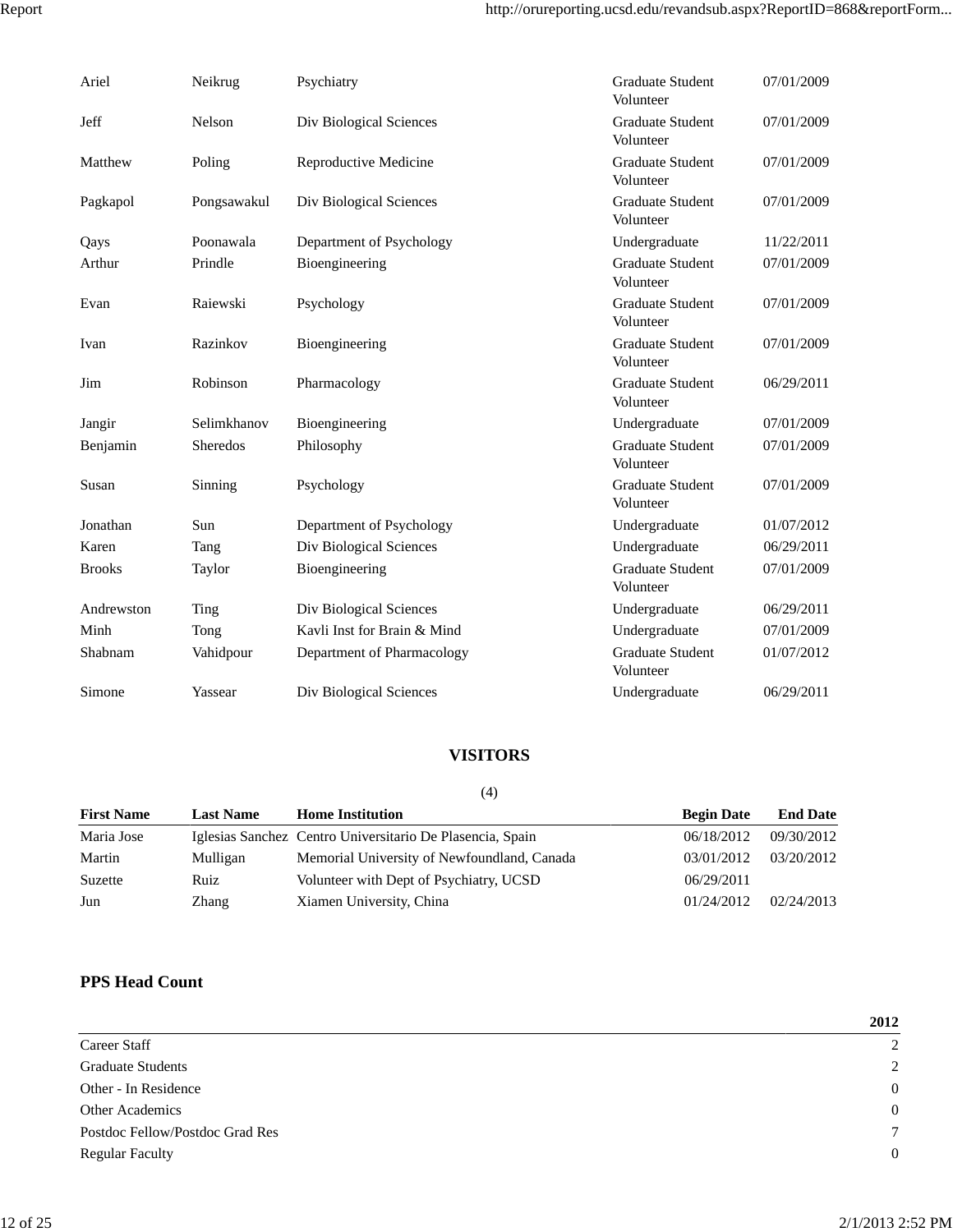| Researchers            | $\mathbf{0}$ |
|------------------------|--------------|
| TA/Reader/Tutor        | $\mathbf{0}$ |
| Temp Faculty           | $\mathbf{0}$ |
| <b>Temporary Staff</b> | 3            |
| <b>Total</b>           | 14           |
|                        |              |

## **FACILITIES**

|                                    | 2012   |
|------------------------------------|--------|
| Academic Office                    | 755    |
| Administrative Office              | 281    |
| Conference Room                    | 270    |
| Research Lab / Studio Service      | 454    |
| Research Laboratory / Studio       | 7,657  |
| Research Office                    | 2,170  |
| <b>Research Office Service</b>     | 195    |
| <b>Study Room</b>                  | 786    |
| <b>Totals</b> (assignable sq. ft.) | 12,568 |

## **INCOME**

### **Balance Forward**

|                                | 2012    | <b>Total</b> |
|--------------------------------|---------|--------------|
| 418833                         | 370,042 | 370,042      |
| — Oru-Center For Chronobiology |         |              |
| <b>Total</b>                   | 370,042 | \$370,042    |

## **Permanent Budget**

|                               | 2012    | <b>Total</b> |
|-------------------------------|---------|--------------|
| 418833                        | 172,700 | 172,700      |
| —Oru-Center For Chronobiology |         |              |
| <b>Total</b>                  | 172,700 | \$172,700    |

### **Transfers**

| 2012 | <b>Total</b>     |
|------|------------------|
|      | 53,000           |
|      | \$53,000         |
|      | 53,000<br>53,000 |

## **Contract and Grant Allocations - Unit Code: 432**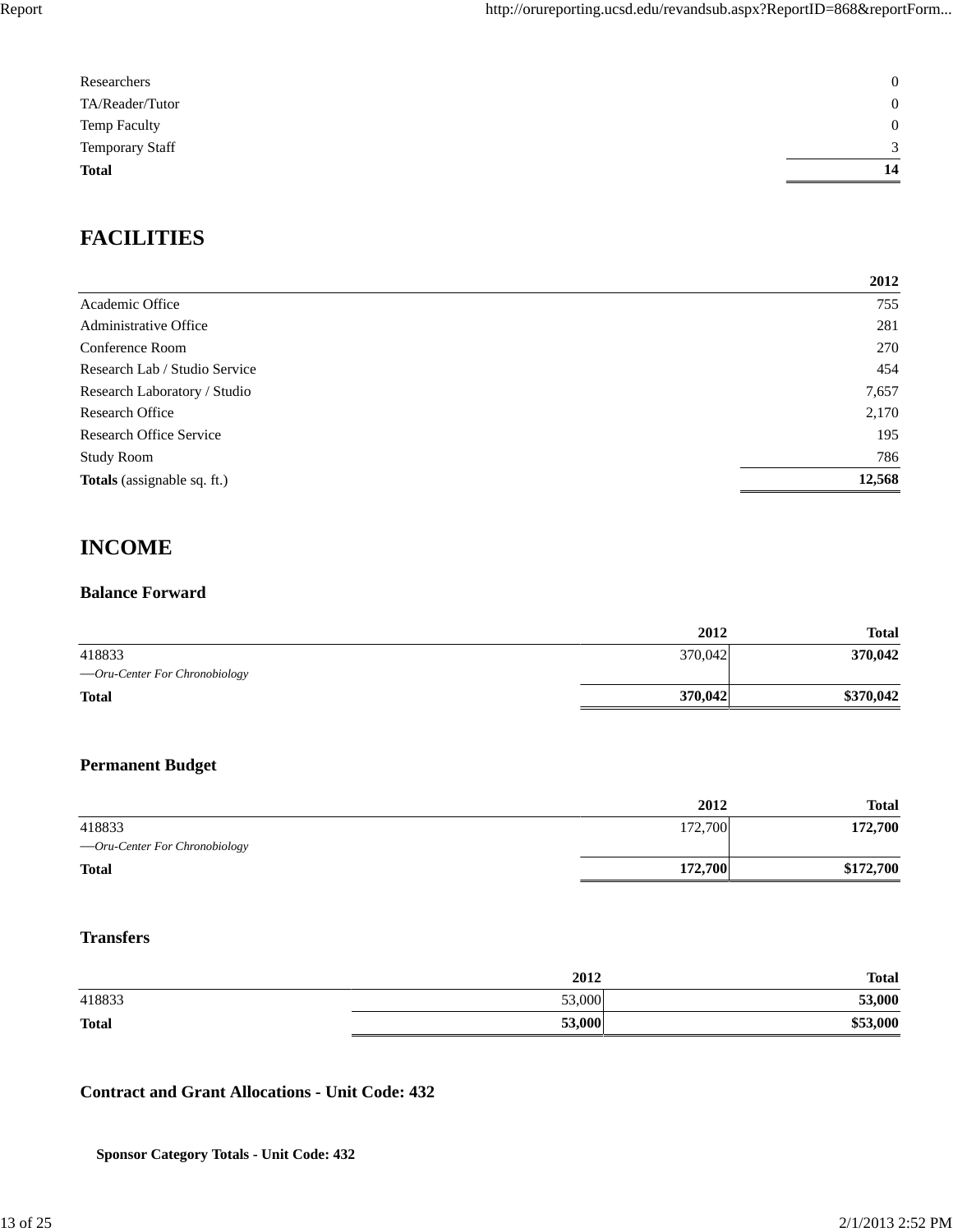|                         | <b>Transactions</b> | <b>Direct</b> | <b>Indirect</b> | <b>Total</b> |
|-------------------------|---------------------|---------------|-----------------|--------------|
| Federal                 |                     | 200,000       | 109,750         | 309,750      |
| <b>Interest Group</b>   |                     | $\theta$      |                 | $\bf{0}$     |
| <b>Higher Education</b> |                     | 0             |                 | $\bf{0}$     |
| <b>UC Campus</b>        |                     | $\theta$      |                 | $\bf{0}$     |
| Foundation              |                     | $\theta$      |                 | $\bf{0}$     |
| <b>Other Government</b> |                     | $\theta$      |                 | $\bf{0}$     |
| <b>Business</b>         |                     | $\Omega$      |                 | $\bf{0}$     |
| <b>Other Charitable</b> | 0                   | 0             |                 | $\bf{0}$     |
| <b>State</b>            |                     | 0             |                 | $\bf{0}$     |
| DOE Labs                |                     | 0             |                 | 0            |
| <b>Totals</b>           |                     | 200,000       | 109,750         | \$309,750    |

## **User Reported Income**

|                                        | 418833  | <b>Total</b> |
|----------------------------------------|---------|--------------|
| CEC contract-fund 18797A               | 50,000  | 50,000       |
| DOE grant-fund 28475A                  | 154,750 | 154,750      |
| Fellowships                            | 102,090 | 102,090      |
| <b>Gifts</b>                           | 17,390  | 17,390       |
| Life Technologies contract-fund 87925A | 143,717 | 143,717      |
| <b>Registration</b> fees               | 3,733   | 3,733        |
| Service Agreements                     |         | $\mathbf{0}$ |
| <b>Totals</b>                          | 471,680 | \$471,680    |

## **EXPENSE**

## **Expense Summary**

| 418833   | <b>Total</b> |
|----------|--------------|
| 307,295  | 307,295      |
| 107,122  | 107,122      |
| 0        | $\bf{0}$     |
| 9,714    | 9,714        |
| 233,680  | 233,680      |
| $\theta$ | $\bf{0}$     |
| 102,636  | 102,636      |
|          | 103,126      |
| 1,113    | 1,113        |
| 26,776   | 26,776       |
| 891,461  | \$891,461    |
|          | 103,126      |

## **Expense By Program**

|                              | 2012    | Total     |
|------------------------------|---------|-----------|
| <b>Core Account Research</b> | 889,237 | 889,237   |
| <b>General Instruction</b>   | 1,263   | 1,263     |
| <b>Totals</b>                | 890,500 | \$890,500 |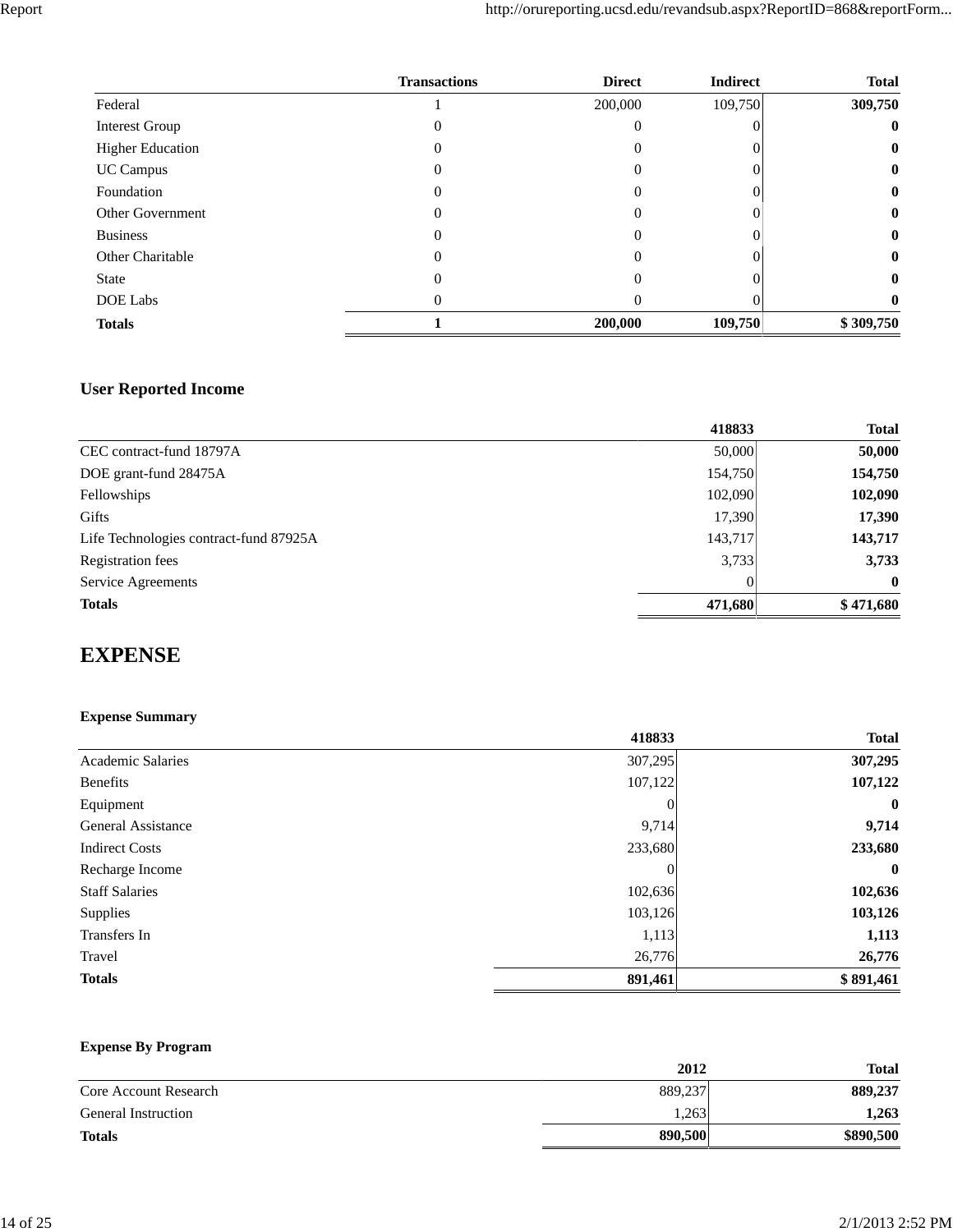## **EVENTS**

|                            | <b>SEMINARS</b> (14)                                                                                                 |
|----------------------------|----------------------------------------------------------------------------------------------------------------------|
| <b>Title:</b>              | A blind circadian clock in cavefish reveals that opsins mediate peripheral clock photoreception                      |
| Date:                      | 2011-10-05                                                                                                           |
| Presenter(s): David Welsh  |                                                                                                                      |
| Location:                  | AP&M, 2840                                                                                                           |
|                            |                                                                                                                      |
| Title:                     | Flexibility of the C-terminal, or CII, ring of KaiC governs the rhythm of the circadian clock of cyanobacteria       |
| Date:                      | 2011-10-19                                                                                                           |
|                            | Presenter(s): Yong-Ick Kim                                                                                           |
| Location:                  | AP&M, 2840                                                                                                           |
|                            |                                                                                                                      |
| <b>Title:</b>              | Development, maturation, and necessity of transcription factors in the mouse suprachiasmatic nucleus                 |
| Date:                      | 2011-11-02                                                                                                           |
| Presenter(s): Dan Clark    |                                                                                                                      |
| Location:                  | AP&M, 2840                                                                                                           |
|                            |                                                                                                                      |
| <b>Title:</b>              | Evolutionary principles of design in the cyanobacterial clock                                                        |
| Date:                      | 2011-11-16                                                                                                           |
|                            | Presenter(s): Rama Ranhanathan                                                                                       |
| Location:                  | AP&M, 2840                                                                                                           |
|                            |                                                                                                                      |
| <b>Title:</b>              | The period of the circadian oscillator is primarily determined by the balance between casein kinase 1 and protein    |
|                            | phosphatase 1                                                                                                        |
| Date:                      | 2011-12-07                                                                                                           |
|                            | <b>Presenter(s):</b> Stephen Beesley                                                                                 |
| Location:                  | AP&M, 2840                                                                                                           |
|                            |                                                                                                                      |
| <b>Title:</b>              | Tuning the mammalian circadian clock: robust synergy of two loops                                                    |
| Date:                      | 2012-01-04                                                                                                           |
| Presenter(s): Bill Bechtel |                                                                                                                      |
| Location:                  | AP&M, 2840                                                                                                           |
| <b>Title:</b>              | Timing of plant immune responses by a central circadian regulator                                                    |
| Date:                      | 2012-01-18                                                                                                           |
| Presenter(s): Anne Helfer  |                                                                                                                      |
| Location:                  | AP&M, 2840                                                                                                           |
|                            |                                                                                                                      |
| <b>Title:</b>              | A molecular mechanism for circadian clock negative feedback                                                          |
| Date:                      | 2012-02-01                                                                                                           |
| Presenter(s):              | Yhew Pongsawakul                                                                                                     |
| Location:                  | AP&M, 2840                                                                                                           |
|                            |                                                                                                                      |
| <b>Title:</b>              | NaV1.1 channels are critical for intercellular communication in the suprachiasmatic nucleus and for normal circadian |
|                            | rhythms                                                                                                              |
| Date:                      | 2012-03-07                                                                                                           |
|                            | Presenter(s): Takako Noguchi                                                                                         |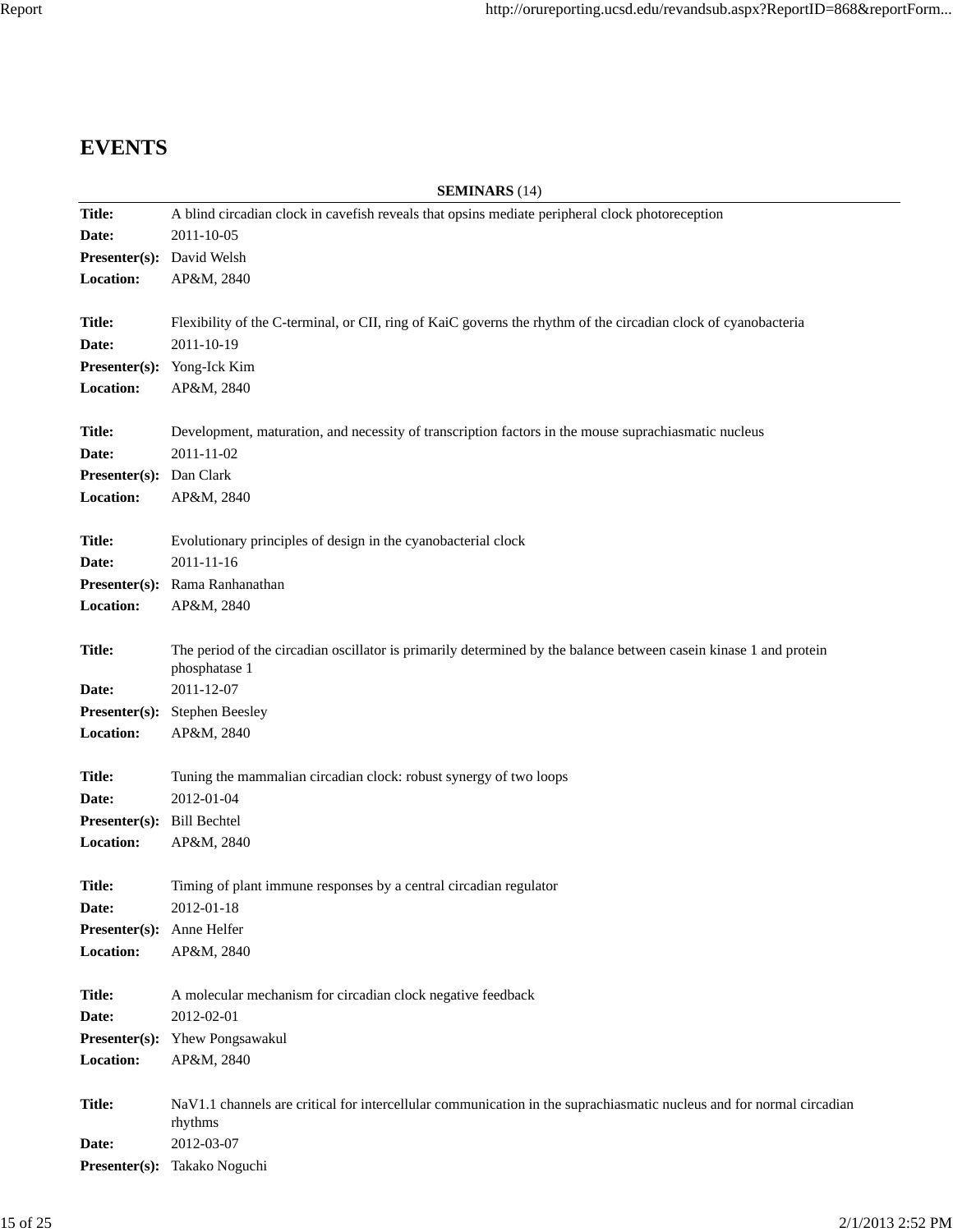| Location:       | AP&M, 2840                                                                                                                                                                                              |
|-----------------|---------------------------------------------------------------------------------------------------------------------------------------------------------------------------------------------------------|
|                 |                                                                                                                                                                                                         |
| Title:          | Arabidopsis circadian clock protein, TOC1, is a DNA-binding transcription factor                                                                                                                        |
| Date:           | 2012-03-21                                                                                                                                                                                              |
| Presenter(s):   | Joshua Gendron                                                                                                                                                                                          |
| Location:       | AP&M, 2840                                                                                                                                                                                              |
| Title:          | Circadian transcriptional regulation by the posttranslational oscillator without de novo clock gene expression in<br>Synechococcus                                                                      |
| Date:           | 2012-04-19                                                                                                                                                                                              |
| $Presenter(s):$ | Susan Cohen                                                                                                                                                                                             |
| Location:       | AP&M, 2840                                                                                                                                                                                              |
|                 |                                                                                                                                                                                                         |
| Title:          | Two papers will be presented: A molecular switch for photoperiod responsiveness in mammals AND Acute induction of<br>Eya3 by late-night light stimulation triggers TSHbeta expression in photoperiodism |
| Date:           | 2012-05-03                                                                                                                                                                                              |
| Presenter(s):   | Dan Kripke                                                                                                                                                                                              |
| Location:       | AP&M, 2840                                                                                                                                                                                              |
|                 |                                                                                                                                                                                                         |
| Title:          | Phase-dependent generation and transmission of time information by the KaiABC circadian clock oscillator through<br>SasA-KaiC interaction in cyanobacteria                                              |
| Date:           | 2012-05-17                                                                                                                                                                                              |
| Presenter(s):   | Julie Bordowitz                                                                                                                                                                                         |
| Location:       | AP&M, 2840                                                                                                                                                                                              |
|                 |                                                                                                                                                                                                         |
| <b>Title:</b>   | Nature paper about evolutionary conservation of peroxiredoxin rhythms                                                                                                                                   |
| Date:           | 2012-06-07                                                                                                                                                                                              |
| Presenter(s):   | Tanja Diemer                                                                                                                                                                                            |
| Location:       | AP&M, 2840                                                                                                                                                                                              |
|                 |                                                                                                                                                                                                         |

## **LECTURES** (0)

## **CONFERENCES** (2)

| <b>Title:</b>    | CCB Fall Workshop on Biological Timing                                                                                                                                                                  |
|------------------|---------------------------------------------------------------------------------------------------------------------------------------------------------------------------------------------------------|
| Date:            | $2011 - 11 - 09$                                                                                                                                                                                        |
|                  | <b>Presenter(s):</b> B.Deris, A.Neikrug, M.McCarthy, C.Lainscsek, J.Maglione, C.Nievergelt, C.Doherty, B.McKenna, E.Tobin, S.Ancoli-Israel,<br>S.Golden, S.Brody, S.Kay                                 |
| <b>Location:</b> | Leichtag Biomedical Bldg. Rm 107 - School of Medicine Campus, UCSD                                                                                                                                      |
| Title:           | CCB Symposium: From Cells to Clinic Feb 15-17, 2012                                                                                                                                                     |
| Date:            | 2012-02-15                                                                                                                                                                                              |
|                  | Presenter(s): A.Webb, A.Huberman, A.LiWang, G.Block, H.Ueda, R.Anafi, J.Takahashi, K.Obrietan, K.Lamia, M.Rosekind,<br>M.Carskadon, M.Harrington, M.Gorman, M.Young, R.Tsien, S.Mednick, S.Brown, Y.Liu |
| <b>Location:</b> | Institute of Americas, UCSD                                                                                                                                                                             |

**OTHER** (0)

## **PUBLICATIONS**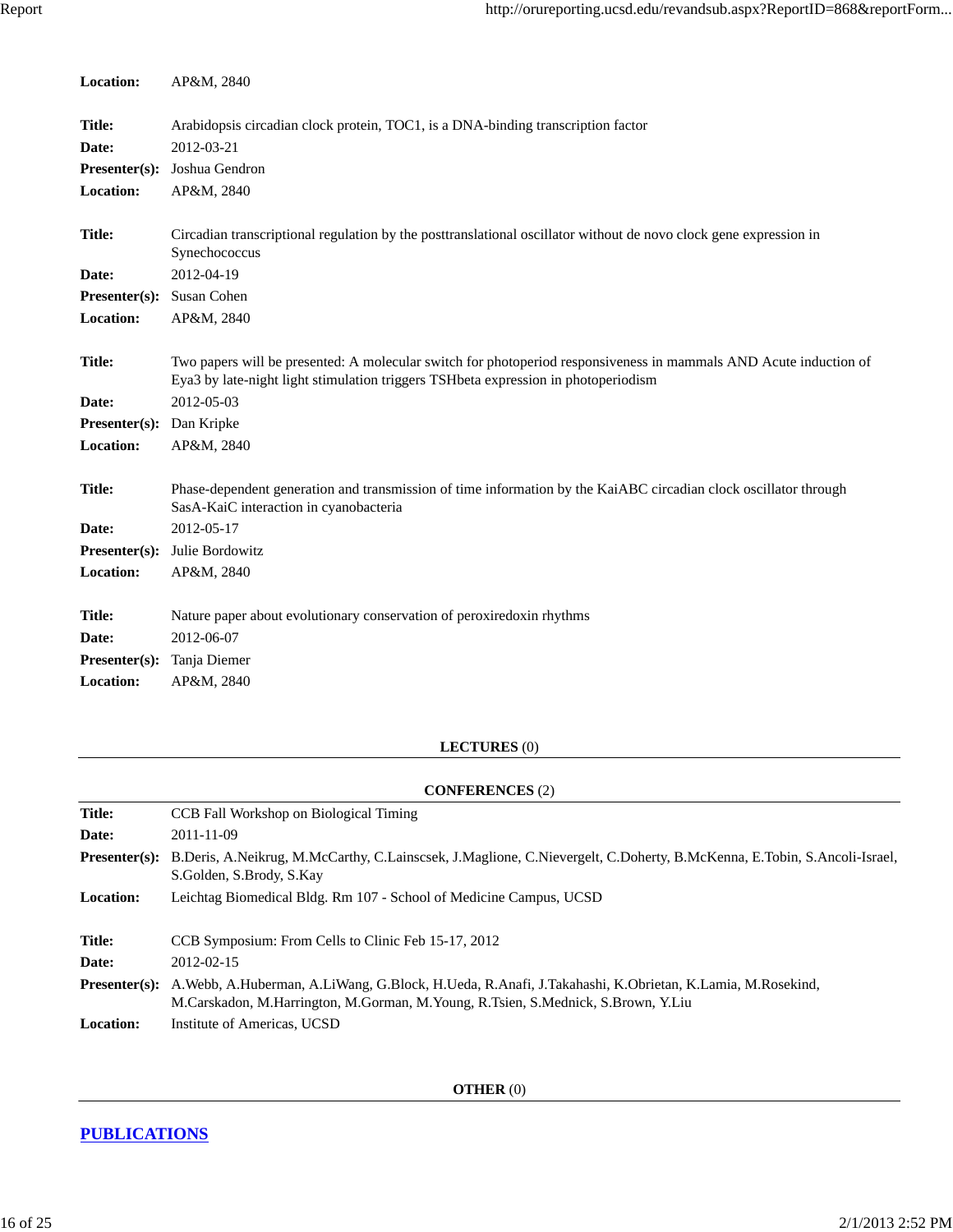#### **JOURNALS** (146)

A computational model for the modulation of the prepulse inhibition of the acoustic startle reflex. Ramirez-Moreno, D.F., and T.J. Sejnowski.Biological Cybernetics. (106):169-176.(2012)

A Drosophila Model of Williams Syndrome. Greenspan, R.J., and J. Wagner.Annals of Neurology. (70):S45-S45.(2011)

A Longitudinal Analysis of the Relations Among Stress, Depressive Symptoms, Leisure Satisfaction, and Endothelial Function in Caregivers. Mausbach, B.T., E. Chattillion, S.K. Roepke, M.G. Ziegler, M. Milic, R. von Kanel, J.E. Dimsdale, P.J. Mills, T.L. Patterson, M.A. Allison, S. Ancoli-Israel, and I. Grant.Health Psychology. (31):433-440.(2012)

A sensing array of radically coupled genetic 'biopixels'. Prindle, A., P. Samayoa, I. Razinkov, T. Danino, L.S. Tsimring, and J. Hasty.Nature. (481):39-44.(2012)

A Survey of Genomic Studies Supports Association of Circadian Clock Genes with Bipolar Disorder Spectrum Illnesses and Lithium Response. McCarthy, M.J., C.M. Nievergelt, J.R. Kelsoe, and D.K. Welsh.Plos One. (7).(2012)

An opportunistic theory of cellular and systems consolidation. Mednick, S.C., D.J. Cai, T. Shuman, S. Anagnostaras, and J.T. Wixted.Trends in Neurosciences. (34):504-514.(2011)

Analysis of 94 Candidate Genes and 12 Endophenotypes for Schizophrenia From the Consortium on the Genetics of Schizophrenia. Greenwood, T.A., L.C. Lazzeroni, S.S. Murray, K.S. Cadenhead, M.E. Calkins, D.J. Dobie, M.F. Green, R.E. Gur, R.C. Gur, G. Hardiman, J.R. Kelsoe, S. Leonard, G.A. Light, K.H. Nuechterlein, A. Olincy, A.D. Radant, N.J. Schork, L.J. Seidman, L.J. Siever, J.M. Silverman, W.S. Stone, N.R. Swerdlow, D.W. Tsuang, M.T. Tsuang, B.I. Turetsky, R. Freedman, and D.L. Braff.American Journal of Psychiatry. (168):930-946.(2011)

Androgen Receptor Repression of GnRH Gene Transcription. Brayman, M.J., P.A. Pepa, S.E. Berdy, and P.L. Mellon.Molecular Endocrinology. (26):2-13.(2012)

Antagonistic gene transcripts regulate adaptation to new growth environments. Baumgartner, B.L., M.R. Bennett, M. Ferry, T.L. Johnson, L.S. Tsimring, and J. Hasty.Proceedings of the National Academy of Sciences of the United States of America. (108):21087-21092.(2011)

Arabidopsis circadian clock protein, TOC1, is a DNA-binding transcription factor. Gendron, J.M., J.L. Pruneda-Paz, C.J. Doherty, A.M. Gross, S.E. Kang, and S.A. Kay.Proceedings of the National Academy of Sciences of the United States of America. (109):3167-3172.(2012)

Assessment of Epigenetic Contributions to Sexually-Dimorphic Kiss1 Expression in the Anteroventral Periventricular Nucleus of Mice. Semaan, S.J., S. Dhamija, J. Kim, E.C. Ku, and A.S. Kauffman.Endocrinology. (153):1875-1886.(2012)

Association Between Insomnia Symptoms and Weight Change in Older Women: Caregiver-Study of Osteoporotic Fractures Study. Ross, C., S. Ancoli-Israel, S. Redline, K. Stone, and L. Fredman.Journal of the American Geriatrics Society. (59):1697-1704.(2011)

Association of Incident Cardiovascular Disease With Periodic Limb Movements During Sleep in Older Men Outcomes of Sleep Disorders in Older Men (MrOS) Study. Koo, B.B., T. Blackwell, S. Ancoli-Israel, K.L. Stone, M.L. Stefanick, S. Redline, and O.S. Osteoporotic Fractures Men Mr.Circulation. (124):1223-1231.(2011)

Association of Sleep Characteristics and Cognition in Older Community-Dwelling Men: the MrOS Sleep Study. Blackwell, T., K. Yaffe, S. Ancoli-Israel, S. Redline, K.E. Ensrud, M.L. Stefanick, A. Laffan, K.L. Stone, and O.S.S. Osteoporotic Fractures Men Mr.Sleep. (34):1347-1356.(2011)

Associations Between Sleep Architecture and Sleep-Disordered Breathing and Cognition in Older Community-Dwelling Men: The Osteoporotic Fractures in Men Sleep Study. Blackwell, T., K. Yaffe, S. Ancoli-Israel, S. Redline, K.E. Ensrud, M.L. Stefanick, A. Laffan, K.L. Stone, and S. Osteoporotic Fractures Men.Journal of the American Geriatrics Society. (59):2217-2225.(2011)

Autonomic and Hemodynamic Origins of Pre-Hypertension Central Role of Heredity. Davis, J.T., F.W. Rao, D. Naqshbandi, M.M. Fung, K.X. Zhang, A.J. Schork, C.M. Nievergelt, M.G. Ziegler, and D.T. O'Connor.Journal of the American College of Cardiology. (59):2206-2216.(2012)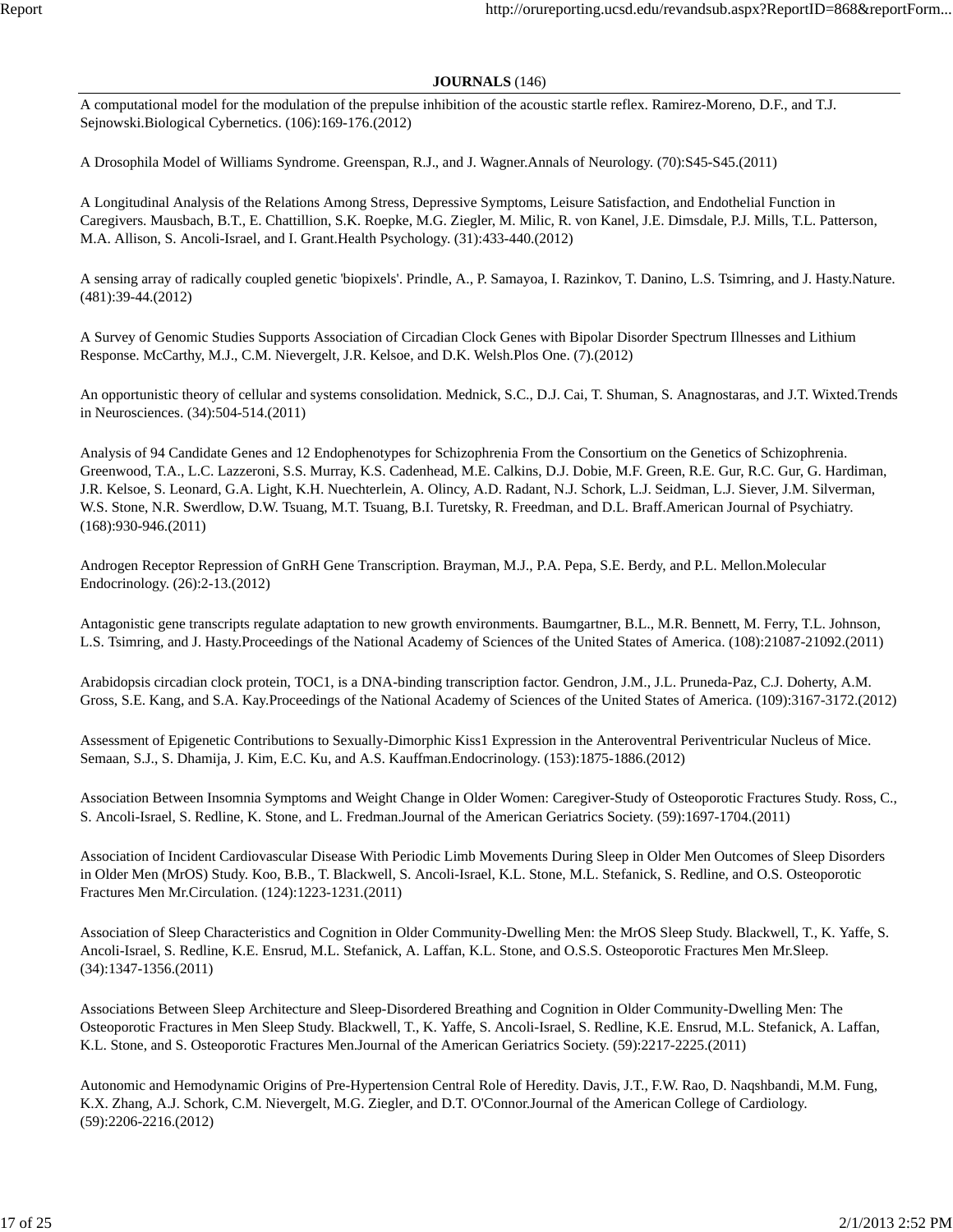Autonomic and Hemodynamic Origins of Prehypertension: Central Role of Heredity. Davis, J.T., F.W. Rao, D. Naqshbandi, M.M. Fung, K.X. Zhang, A.J. Schork, C.M. Nievergelt, M.G. Ziegler, and D.T. O'Connor.American Journal of Kidney Diseases. (59):A30-A30.(2012)

Bacterial growth laws and their applications. Scott, M., and T. Hwa.Current Opinion in Biotechnology. (22):559-565.(2011)

Behavioral and neurochemical consequences of cortical oxidative stress on parvalbumin-interneuron maturation in rodent models of schizophrenia. Powell, S.B., T.J. Sejnowski, and M.M. Behrens.Neuropharmacology. (62):1322-1331.(2012)

Biomarkers of PTSD: Neuropeptides and immune signaling. Baker, D.G., C.M. Nievergelt, and D.T. O'Connor.Neuropharmacology. (62):663-673.(2012)

Biophysical Neural Spiking, Bursting, and Excitability Dynamics in Reconfigurable Analog VLSI. Yu, T., T.J. Sejnowski, and G. Cauwenberghs.Ieee Transactions on Biomedical Circuits and Systems. (5):420-429.(2011)

Brassinosteroids modulate the efficiency of plant immune responses to microbe-associated molecular patterns. Belkhadir, Y., Y. Jaillais, P. Epple, E. Balsemao-Pires, J.L. Dangl, and J. Chory.Proceedings of the National Academy of Sciences of the United States of America. (109):297-302.(2012)

Brief morning light treatment for sleep/wake disturbances in older memory-impaired individuals and their caregivers. Friedman, L., A.P. Spira, B. Hernandez, C. Mather, J. Sheikh, S. Ancoli-Israel, J.A. Yesavage, and J.M. Zeitzer.Sleep Medicine. (13):546-549.(2012)

Bright Light Therapy Protects Women from Circadian Rhythm Desynchronization During Chemotherapy for Breast Cancer. Neikrug, A.B., M. Rissling, V. Trofimenko, L.Q. Liu, L. Natarajan, S. Lawton, B.A. Parker, and S. Ancoli-Israel.Behavioral Sleep Medicine. (10):202-216. (2012)

Cadherin-6 Mediates Axon-Target Matching in a Non-Image-Forming Visual Circuit. Osterhout, J.A., N. Josten, J. Yamada, F. Pan, S.W. Wu, P.L. Nguyen, G. Panagiotakos, Y.U. Inoue, S.F. Egusa, B. Volgyi, T. Inoue, S.A. Bloomfield, B.A. Barres, D.M. Berson, D.A. Feldheim, and A.D. Huberman.Neuron. (71):632-639.(2011)

Cardiometabolic Effects in Caregivers of Nursing Home Placement and Death of Their Spouse with Alzheimer's Disease. von Kanel, R., B.T. Mausbach, J.E. Dimsdale, P.J. Mills, T.L. Patterson, S. Ancoli-Israel, M.G. Ziegler, S.K. Roepke, E.A. Chattillion, M. Allison, and I. Grant.Journal of the American Geriatrics Society. (59):2037-2044.(2011)

Cell-autonomous circadian clock of hepatocytes drives rhythms in transcription and polyamine synthesis. Atwood, A., R. DeConde, S.S. Wang, T.C. Mockler, J.S.M. Sabir, T. Ideker, and S.A. Kay.Proceedings of the National Academy of Sciences of the United States of America. (108):18560-18565.(2011)

Cell-autonomous hepatic circadian clock regulates polyamine synthesis. Atwood, A., and S.A. Kay.Cell Cycle. (11):422-423.(2012)

Circadian activity rhythms and risk of incident dementia and mild cognitive impairment in older women. Tranah, G.J., T. Blackwell, K.L. Stone, S. Ancoli-Israel, M.L. Paudel, K.E. Ensrud, J.A. Cauley, S. Redline, T.A. Hillier, S.R. Cummings, K. Yaffe, and S.O.F.R. Grp.Annals of Neurology. (70):722-732.(2011)

Clinical correlates of periodic limb movements in sleep in Parkinson's disease. Covassin, N., A.B. Neikrug, L.Q. Liu, J. Corey-Bloom, J.S. Loredo, B.W. Palmer, J. Maglione, and S. Ancoli-Israel.Journal of the Neurological Sciences. (316):131-136.(2012)

Controlling a lamprey-based robot with an electronic nervous system. Westphal, A., N.F. Rulkov, J. Ayers, D. Brady, and M. Hunt.Smart Structures and Systems. (8):39-52.(2011)

Conversion of tryptophan to indole-3-acetic acid by TRYPTOPHAN AMINOTRANSFERASES OF ARABIDOPSIS and YUCCAs in Arabidopsis. Won, C., X.L. Shen, K. Mashiguchi, Z.Y. Zheng, X.H. Dai, Y.F. Cheng, H. Kasahara, Y. Kamiya, J. Chory, and Y.D. Zhao.Proceedings of the National Academy of Sciences of the United States of America. (108):18518-18523.(2011)

Corepressive interaction and clustering of degrade-and-fire oscillators. Fernandez, B., and L.S. Tsimring.Physical Review E. (84).(2011)

CREB involvement in the regulation of striatal prodynorphin by nicotine. McCarthy, M.J., A.M. Duchemin, N.H. Neff, and M. Hadjiconstantinou.Psychopharmacology. (221):143-153.(2012)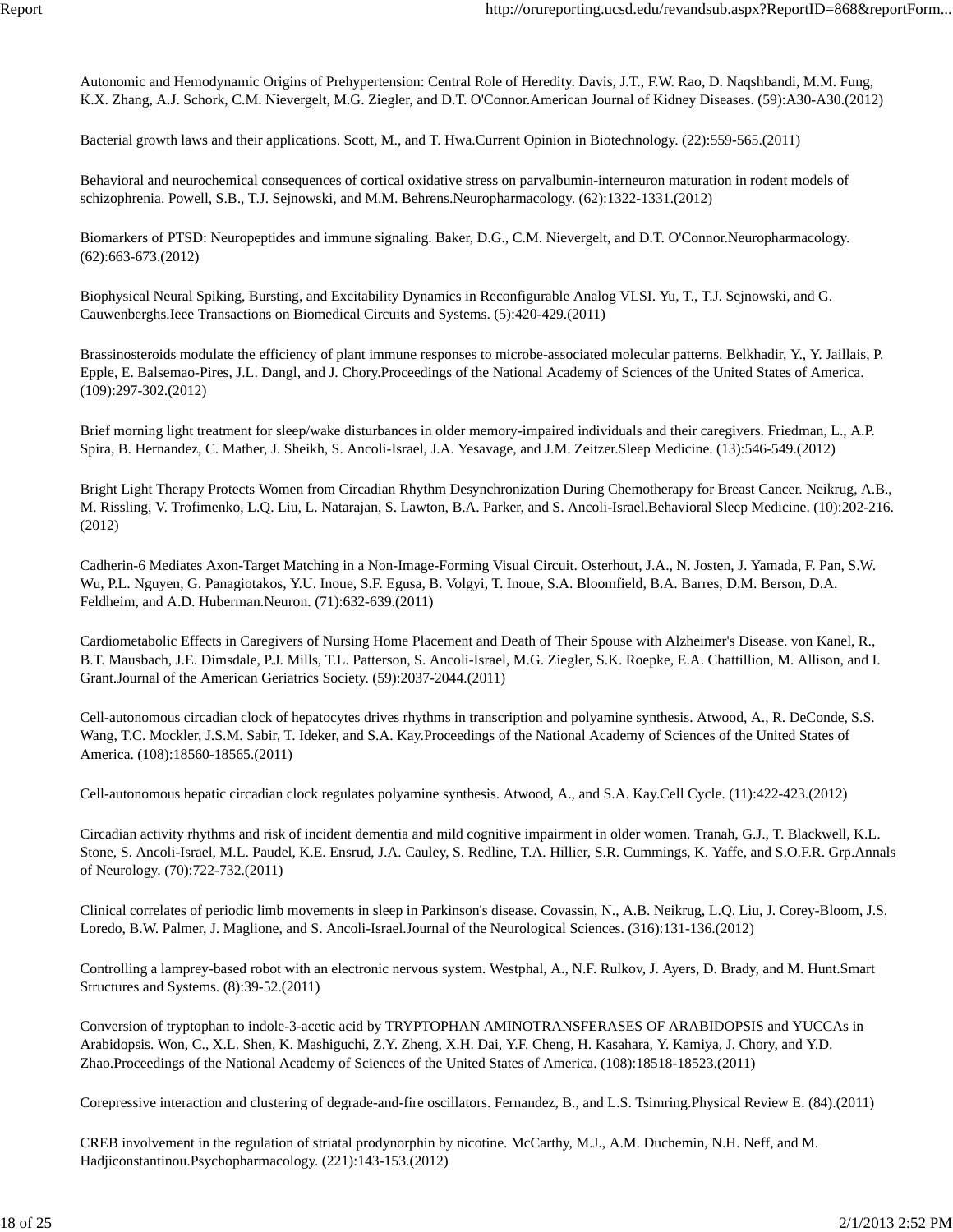CREB Is Activated by Muscle Injury and Promotes Muscle Regeneration. Stewart, R., L. Flechner, M. Montminy, and R. Berdeaux.Plos One. (6).(2011)

Crosstalk in Cellular Signaling: Background Noise or the Real Thing?. Vert, G., and J. Chory.Developmental Cell. (21):985-991.(2011)

Cryptochrome 1 and phytochrome B control shade-avoidance responses in Arabidopsis via partially independent hormonal cascades. Keller, M.M., Y. Jaillais, U.V. Pedmale, J.E. Moreno, J. Chory, and C.L. Ballare.Plant Journal. (67):195-207.(2011)

Cryptochromes mediate rhythmic repression of the glucocorticoid receptor. Lamia, K.A., S.J. Papp, R.T. Yu, G.D. Barish, N.H. Uhlenhaut, J.W. Jonker, M. Downes, and R.M. Evans.Nature. (480):552-U183.(2011)

Decreased Slow Wave Sleep Increases Risk of Developing Hypertension in Elderly Men. Fung, M.M., K. Peters, S. Redline, M.G. Ziegler, S. Ancoli-Israel, E. Barrett-Connor, K.L. Stone, and G. Osteoporotic Fractures Men Res.Hypertension. (58):596-U159.(2011)

Delayed sleep phase syndrome is related to seasonal affective disorder. Lee, H.J., K.M. Rex, C.M. Nievergelt, J.R. Kelsoe, and D.F. Kripke.Journal of Affective Disorders. (133):573-579.(2011)

Depressive Symptoms and Subjective and Objective Sleep in Community-Dwelling Older Women. Maglione, J.E., S. Ancoli-Israel, K.W. Peters, M.L. Paudel, K. Yaffe, K.E. Ensrud, and K.L. Stone.Journal of the American Geriatrics Society. (60):635-643.(2012)

Desensitization of delta-opioid receptors in nucleus accumbens during nicotine withdrawal. McCarthy, M.J., H.L. Zhang, N.H. Neff, and M. Hadjiconstantinou.Psychopharmacology. (213):735-744.(2011)

Development, Sex Steroid Regulation, and Phenotypic Characterization of RFamide-Related Peptide (Rfrp) Gene Expression and RFamide Receptors in the Mouse Hypothalamus. Poling, M.C., J. Kim, S. Dhamija, and A.S. Kauffman.Endocrinology. (153):1827-1840.(2012)

Direct-coupling analysis of residue coevolution captures native contacts across many protein families. Morcos, F., A. Pagnani, B. Lunt, A. Bertolino, D.S. Marks, C. Sander, R. Zecchina, J.N. Onuchic, T. Hwa, and M. Weigt.Proceedings of the National Academy of Sciences of the United States of America. (108):E1293-E1301.(2011)

Do No Harm: Not Even to Some Degree. Kripke, D.F., R.D. Langer, and L.E. Kline.Journal of Clinical Sleep Medicine. (8):353-354.(2012)

Downregulation of Parvalbumin at Cortical GABA Synapses Reduces Network Gamma Oscillatory Activity. Volman, V., M.M. Behrens, and T.J. Sejnowski.Journal of Neuroscience. (31):18137-18148.(2011)

Drosophila QVR/SSS Modulates the Activation and C-Type Inactivation Kinetics of Shaker K+ Channels. Dean, T., R. Xu, W. Joiner, A. Sehgal, and T. Hoshi.Journal of Neuroscience. (31):11387-11395.(2011)

Effect of Alzheimer Caregiving on Circulating Levels of C-Reactive Protein and Other Biomarkers Relevant to Cardiovascular Disease Risk: A Longitudinal Study. von Kanel, R., P.J. Mills, B.T. Mausbach, J.E. Dimsdale, T.L. Patterson, M.G. Ziegler, S. Ancoli-Israel, M. Allison, E.A. Chattillion, and I. Grant.Gerontology. (58):354-365.(2012)

Effect of Chronic Dementia Caregiving and Major Transitions in the Caregiving Situation on Kidney Function: A Longitudinal Study. von Kanel, R., B.T. Mausbach, J.E. Dimsdale, P.J. Mills, T.L. Patterson, S. Ancoli-Israel, M.G. Ziegler, S.K. Roepke, E.A. Chattillion, M. Allison, and I. Grant.Psychosomatic Medicine. (74):214-220.(2012)

Effect of three weeks of continuous positive airway pressure treatment on mood in patients with obstructive sleep apnoea: A randomized placebo-controlled study. Lee, I.S., W. Bardwell, S. Ancoli-Israel, J.S. Loredo, and J.E. Dimsdale.Sleep Medicine. (13):161-166.(2012)

Enhanced Y1H assays for Arabidopsis. Gaudinier, A., L.F. Zhang, J.S. Reece-Hoyes, M. Taylor-Teeples, L. Pu, Z.J. Liu, G. Breton, J.L. Pruneda-Paz, D. Kim, S.A. Kay, A.J.M. Walhout, D. Ware, and S.M. Brady.Nature Methods. (8):1053-+.(2011)

Entrainment of a Population of Synthetic Genetic Oscillators. Mondragon-Palomino, O., T. Danino, J. Selimkhanov, L. Tsimring, and J. Hasty.Science. (333):1315-1319.(2011)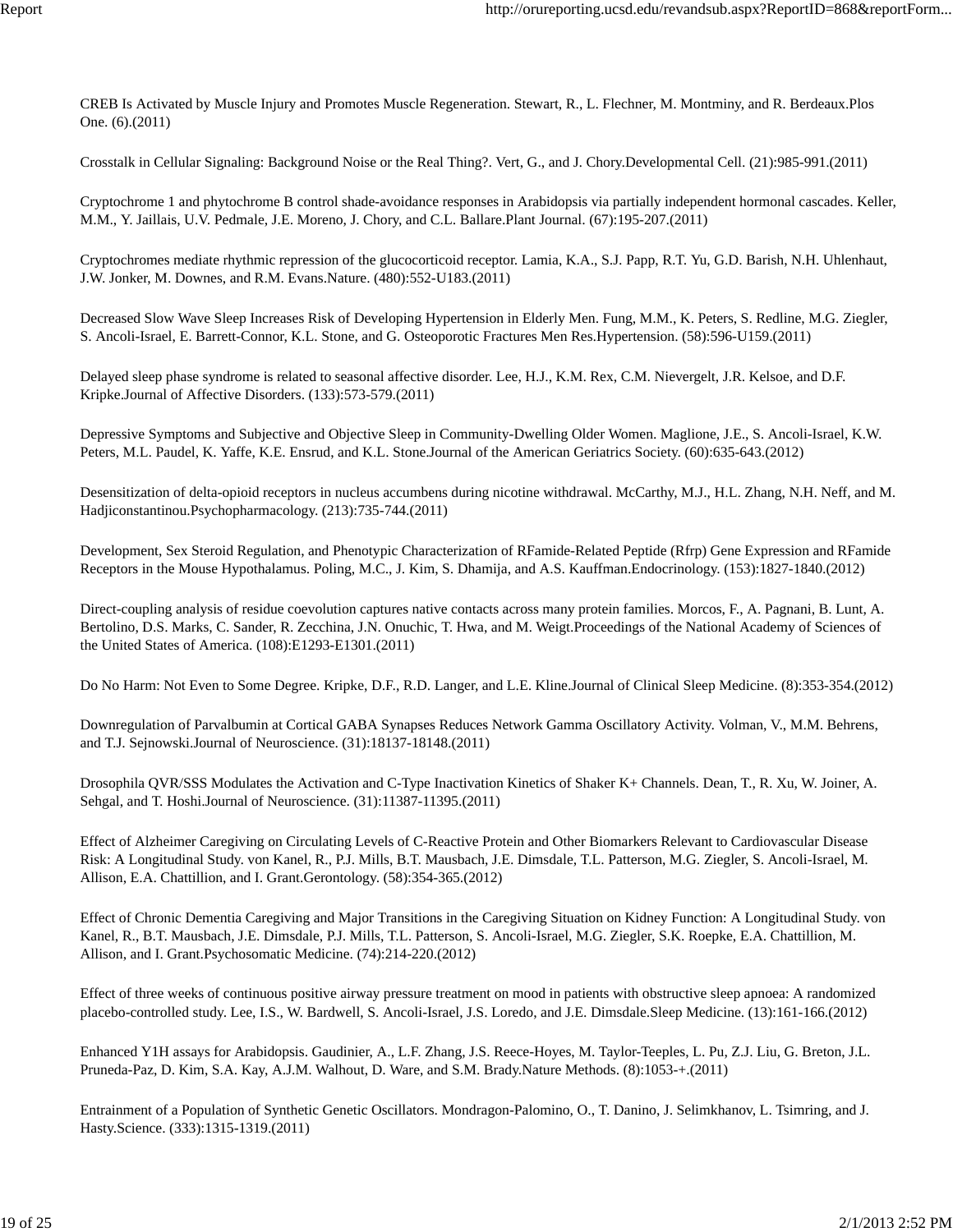Expanding Poststroke Depression Research: Movement Toward a Dyadic Perspective. McCarthy, M.J., K.S. Lyons, and L.E. Powers.Topics in Stroke Rehabilitation. (18):450-460.(2011)

Explaining pathological changes in axonal excitability through dynamical analysis of conductance-based models. Coggan, J.S., G.K. Ocker, T.J. Sejnowski, and S.A. Prescott.Journal of Neural Engineering. (8).(2011)

Fast stochastic algorithm for simulating evolutionary population dynamics. Mather, W.H., J. Hasty, and L.S. Tsimring.Bioinformatics. (28):1230-1238.(2012)

Fatigue and sleep quality are associated with changes in inflammatory markers in breast cancer patients undergoing chemotherapy. Liu, L.Q., P.J. Mills, M. Rissling, L. Fiorentino, L. Natarajan, J.E. Dimsdale, G.R. Sadler, B.A. Parker, and S. Ancoli-Israel.Brain Behavior and Immunity. (26):706-713.(2012)

Fatigue in sleep apnea: The role of depressive symptoms and self-reported sleep quality. Stepnowsky, C.J., J.J. Palau, T. Zamora, S. Ancoli-Israel, and J.S. Loredo.Sleep Medicine. (12):832-837.(2011)

Fibroblast Circadian Rhythms of PER2 Expression Depend on Membrane Potential and Intracellular Calcium. Noguchi, T., C.W. Wang, H.Y. Pan, and D.K. Welsh.Chronobiology International. (29):653-664.(2012)

Finding the Event Structure of Neuronal Spike Trains. Toups, J.V., J.M. Fellous, P.J. Thomas, T.J. Sejnowski, and P.H. Tiesinga.Neural Computation. (23):2169-2208.(2011)

Flexibility of the C-terminal, or CII, ring of KaiC governs the rhythm of the circadian clock of cyanobacteria. Chang, Y.G., N.W. Kuo, R. Tseng, and A. LiWang.Proceedings of the National Academy of Sciences of the United States of America. (108):14431-14436.(2011)

FOXL2 Is Involved in the Synergy between Activin and Progestins on the Follicle-Stimulating Hormone beta-Subunit Promoter. Ghochani, Y., J.K. Saini, P.L. Mellon, and V.G. Thackray.Endocrinology. (153):2023-2033.(2012)

Functional genetic variation in the Rev-Erbalpha pathway and lithium response in the treatment of bipolar disorder. McCarthy, M.J., C.M. Nievergelt, T. Shekhtman, D.F. Kripke, D.K. Welsh, and J.R. Kelsoe.Genes Brain Behav. (10):852-861.(2011)

Further evidence for linkage of bipolar disorder to chromosomes 6 and 17 in a new independent pedigree series. Greenwood, T.A., C.M. Nievergelt, A.D. Sadovnick, R.A. Remick, P.E. Keck, S.L. McElroy, T. Shekhtman, R. McKinney, and J.R. Kelsoe.Bipolar Disorders. (14):71-79.(2012)

Gene length may contribute to graded transcriptional responses in the Drosophila embryo. McHale, P., C.M. Mizutani, D. Kosman, D.L. MacKay, M. Belu, A. Hermann, W. McGinnis, E. Bier, and T. Hwa.Developmental Biology. (360):230-240.(2011)

Gene Transfer in Leptolyngbya sp Strain BL0902, a Cyanobacterium Suitable for Production of Biomass and Bioproducts. Taton, A., E. Lis, D.M. Adin, G. Dong, S. Cookson, S.A. Kay, S.S. Golden, and J.W. Golden.Plos One. (7).(2012)

Generalization and Multirate Models of Motor Adaptation. Tanaka, H., J.W. Krakauer, and T.J. Sejnowski.Neural Computation. (24):939-966.(2012)

Genes Involved in Sex Pheromone Discrimination in Drosophila melanogaster and Their Background-Dependent Effect. Houot, B., S. Fraichard, R.J. Greenspan, and J.F. Ferveur.Plos One. (7).(2012)

Genomics-aided structure prediction. Sulkowska, J.I., F. Morcos, M. Weigt, T. Hwa, and J.N. Onuchic.Proceedings of the National Academy of Sciences of the United States of America. (109):10340-10345.(2012)

GIGANTEA directly activates Flowering Locus T in Arabidopsis thaliana. Sawa, M., and S.A. Kay.Proceedings of the National Academy of Sciences of the United States of America. (108):11698-11703.(2011)

Hip pain while using lower extremity joints and sleep disturbances in elderly white women: Results from a cross-sectional analysis. Parimi, N., T. Blackwell, K.L. Stone, L.Y. Lui, S. Ancoli-Israel, G.J. Tranah, T.A. Hillier, M.E. Nevitt, N.E. Lane, and S. Study Osteoporotic Fractures.Arthritis Care & Research. (64):1070-1078.(2012)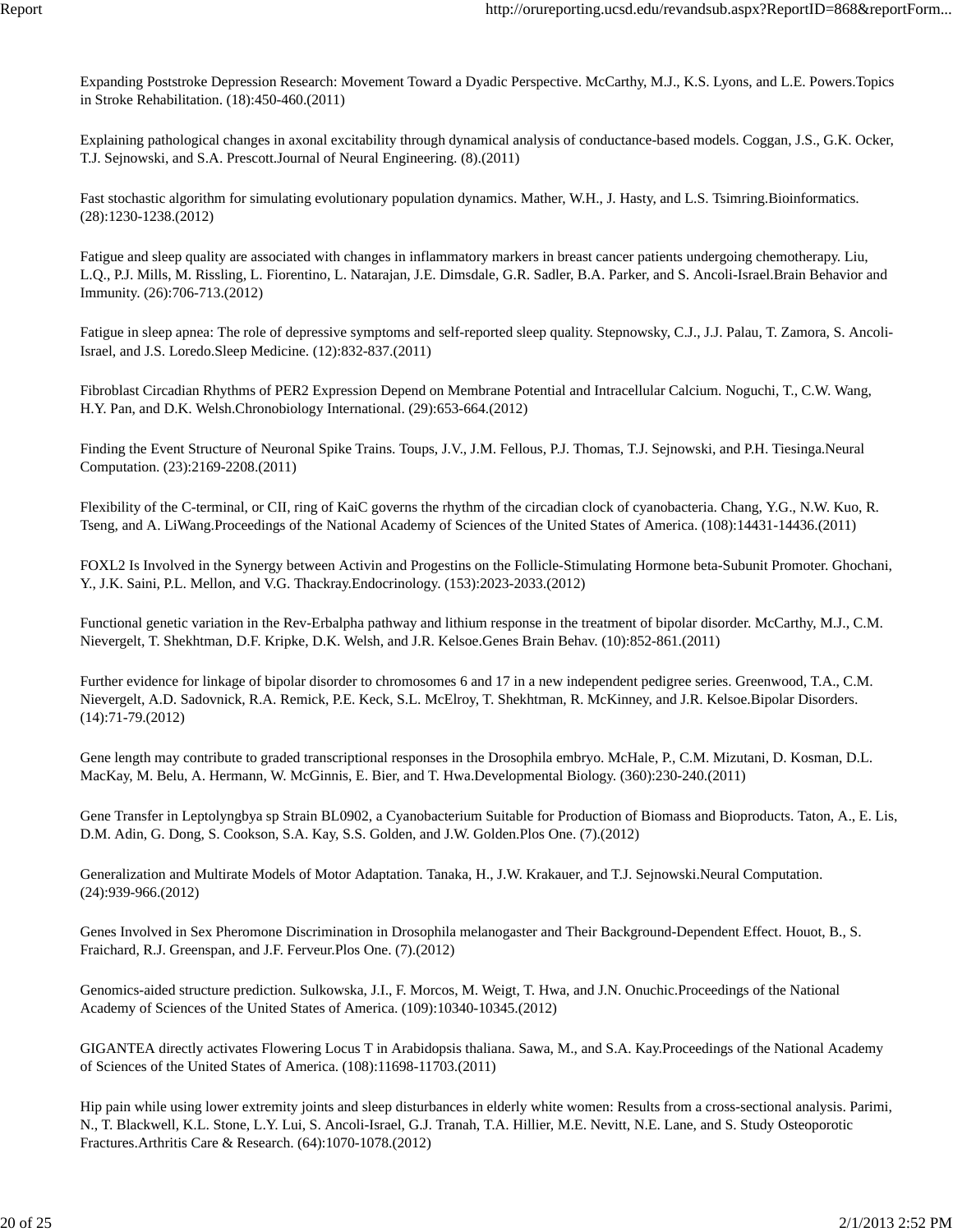Histone Lysine Demethylase JARID1a Activates CLOCK-BMAL1 and Influences the Circadian Clock. DiTacchio, L., H.D. Le, C. Vollmers, M. Hatori, M. Witcher, J. Secombe, and S. Panda.Science. (333):1881-1885.(2011)

Inositol-1,4,5-trisphosphate receptor regulates hepatic gluconeogenesis in fasting and diabetes. Wang, Y.G., G. Li, J. Goode, J.C. Paz, K.F. Ouyang, R. Screaton, W.H. Fischer, J. Chen, I. Tabas, and M. Montminy.Nature. (485):128-U166.(2012)

Interactions between Core and Matrix Thalamocortical Projections in Human Sleep Spindle Synchronization. Bonjean, M., T. Baker, M. Bazhenov, S. Cash, E. Halgren, and T. Sejnowski.Journal of Neuroscience. (32):5250-5263.(2012)

Interplay between spontaneous and induced brain activity during human non-rapid eye movement sleep. Dang-Vu, T.T., M. Bonjean, M. Schabus, M. Boly, A. Darsaud, M. Desseilles, C. Degueldre, E. Balteau, C. Phillips, A. Luxen, T.J. Sejnowski, and P. Maquet.Proceedings of the National Academy of Sciences of the United States of America. (108):15438-15443.(2011)

Isothermal titration calorimetry and surface plasmon resonance allow quantifying substrate binding to different binding sites of Bacillus subtilis xylanase. Cuyvers, S., E. Dornez, M. Abou Hachem, B. Svensson, M. Hothorn, J. Chory, J.A. Delcour, and C.M. Courtin.Analytical Biochemistry. (420):90-92.(2012)

Large-scale genome-wide association analysis of bipolar disorder identifies a new susceptibility locus near ODZ4. Sklar, P., S. Ripke, L.J. Scott, O.A. Andreassen, S. Cichon, N. Craddock, H.J. Edenberg, J.I. Nurnberger, M. Rietschel, D. Blackwood, A. Corvin, M. Flickinger, W.H. Guan, M. Mattingsdal, A. McQuillin, P. Kwan, T.F. Wienker, M. Daly, F. Dudbridge, P.A. Holmans, D.Y. Lin, M. Burmeister, T.A. Greenwood, M.L. Hamshere, P. Muglia, E.N. Smith, P.P. Zandi, C.M. Nievergelt, R. McKinney, P.D. Shilling, N.J. Schork, C.S. Bloss, T. Foroud, D.L. Koller, E.S. Gershon, C.Y. Liu, J.A. Badner, W.A. Scheftner, W.B. Lawson, E.A. Nwulia, M. Hipolito, W. Coryell, J. Rice, W. Byerley, F.J. McMahon, T.G. Schulze, W. Berrettini, F.W. Lohoff, J.B. Potash, P.B. Mahon, M.G. McInnis, S. Zollner, P. Zhang, D.W. Craig, S. Szelinger, T.B. Barrett, R. Breuer, S. Meier, J. Strohmaier, S.H. Witt, F. Tozzi, A. Farmer, P. McGuffin, J. Strauss, W. Xu, J.L. Kennedy, J.B. Vincent, K. Matthews, R. Day, M.A. Ferreira, C. O'Dushlaine, R. Perlis, S. Raychaudhuri, D. Ruderfer, P.L. Hyoun, J.W. Smoller, J. Li, D. Absher, R.C. Thompson, F.G. Meng, A.F. Schatzberg, W.E. Bunney, J.D. Barchas, E.G. Jones, S.J. Watson, R.M. Myers, H. Akil, M. Boehnke, K. Chambert, J. Moran, E. Scolnick, S. Djurovic, I. Melle, G. Morken, M. Gill, D. Morris, E. Quinn, T.W. Muhleisen, F.A. Degenhardt, M. Mattheisen, et al.Nature Genetics. (43):977-U162.(2011)

Leisure activities, caregiving demands and catecholamine levels in dementia caregivers. Chattillion, E.A., B.T. Mausbach, S.K. Roepke, R. von Kanel, P.J. Mills, J.E. Dimsdale, M. Allison, M.G. Ziegler, T.L. Patterson, S. Ancoli-Israel, and I. Grant.Psychology & Health. (27):1134-1149.(2012)

Lethal mitochondrial cardiomyopathy in a hypomorphic Med30 mouse mutant is ameliorated by ketogenic diet. Krebs, P., W.W. Fan, Y.H. Chen, K. Tobita, M.R. Downes, M.R. Wood, L. Sun, X.H. Li, Y. Xia, N. Ding, J.M. Spaeth, E.M.Y. Moresco, T.G. Boyer, C.W.Y. Lo, J. Yen, R.M. Evans, and B. Beutler.Proceedings of the National Academy of Sciences of the United States of America. (108):19678-19682. (2011)

Light treatment prevents fatigue in women undergoing chemotherapy for breast cancer. Ancoli-Israel, S., M. Rissling, A. Neikrug, V. Trofimenko, L. Natarajan, B.A. Parker, S. Lawton, P. Desan, and L.Q. Liu.Supportive Care in Cancer. (20):1211-1219.(2012)

Linking photoreceptor excitation to changes in plant architecture. Li, L., K. Ljung, G. Breton, R.J. Schmitz, J. Pruneda-Paz, C. Cowing-Zitron, B.J. Cole, L.J. Ivans, U.V. Pedmale, H.S. Jung, J.R. Ecker, S.A. Kay, and J. Chory.Genes & Development. (26):785-790.(2012)

Mechanism and Biological Explanation. Bechtel, W.Philosophy of Science. (78):533-557.(2011)

Molecular Organization of Drosophila Neuroendocrine Cells by Dimmed. Park, D., T. Hadzic, P. Yin, J. Rusch, K. Abruzzi, M. Rosbash, J.B. Skeath, S. Panda, J.V. Sweedler, and P.H. Taghert.Current Biology. (21):1515-1524.(2011)

mTOR links incretin signaling to HIF induction in pancreatic beta cells. Van de Velde, S., M.F. Hogan, and M. Montminy.Proceedings of the National Academy of Sciences of the United States of America. (108):16876-16882.(2011)

Mutational analysis of the necdin gene in patients with congenital isolated hypogonadotropic hypogonadism. Beneduzzi, D., A.K. Iyer, E.B. Trarbach, A.P. Silveira-Neto, L.G. Silveira, C. Tusset, K. Yip, B.B. Mendonca, P.L. Mellon, and A.C. Latronico.European Journal of Endocrinology. (165):145-150.(2011)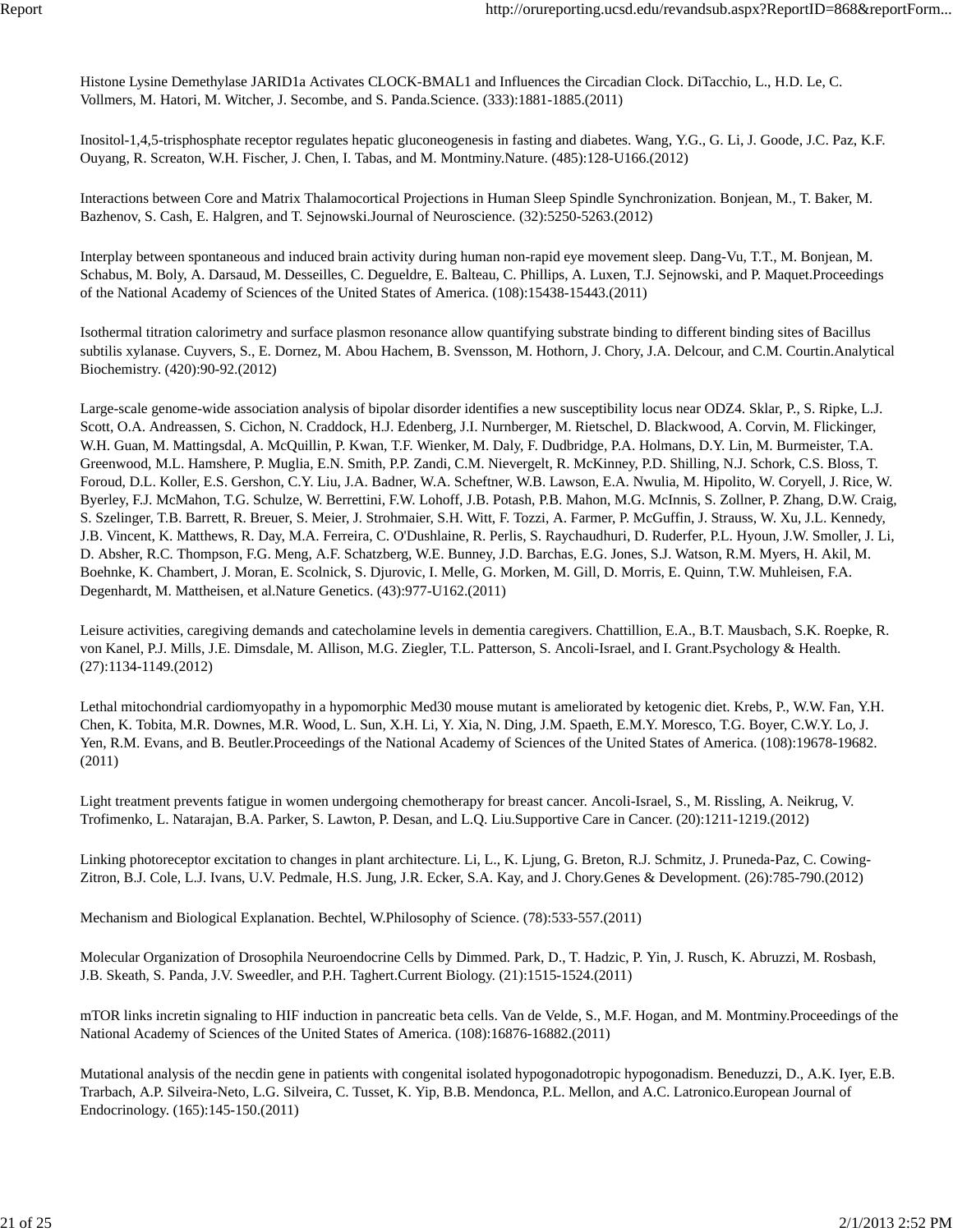NCoR1 Is a Conserved Physiological Modulator of Muscle Mass and Oxidative Function. Yamamoto, H., E.G. Williams, L. Mouchiroud, C. Canto, W.W. Fan, M. Downes, C. Heligon, G.D. Barish, B. Desvergne, R.M. Evans, K. Schoonjans, and J. Auwerx.Cell. (147):827-839. (2011)

Network Structure and Sensitivity to the Geometry of Stimuli in Epilepsy and Cognition. Ohayon, E.L., A. Lam, and T.J. Sejnowski.Annals of Neurology. (70):S84-S84.(2011)

Overcoming Fluctuation and Leakage Problems in the Quantification of Intracellular 2-Oxoglutarate Levels in Escherichia coli. Yan, D.L., P. Lenz, and T. Hwa.Applied and Environmental Microbiology. (77):6763-6771.(2011)

Pathway-Specific Genetic Attenuation of Glutamate Release Alters Select Features of Competition-Based Visual Circuit Refinement. Koch, S.M., C.G. Dela Cruz, T.S. Hnasko, R.H. Edwards, A.D. Huberman, and E.M. Ullian.Neuron. (71):235-242.(2011)

Pattern of trauma determines the threshold for epileptic activity in a model of cortical deafferentation. Volman, V., M. Bazhenov, and T.J. Sejnowski.Proceedings of the National Academy of Sciences of the United States of America. (108):15402-15407.(2011)

Patterns of plant subcellular responses to successful oomycete infections reveal differences in host cell reprogramming and endocytic trafficking. Lu, Y.J., S. Schornack, T. Spallek, N. Geldner, J. Chory, S. Schellmann, K. Schumacher, S. Kamoun, and S. Robatzek.Cellular Microbiology. (14):682-697.(2012)

PEAR model and sleep outcomes in dementia caregivers: influence of activity restriction and pleasant events on sleep disturbances. Moore, R.C., A.L. Harmell, E. Chattillion, S. Ancoli-Israel, I. Grant, and B.T. Mausbach.International Psychogeriatrics. (23):1462-1469.(2011)

Persistent Cell-Autonomous Circadian Oscillations in Fibroblasts Revealed by Six-Week Single-Cell Imaging of PER2::LUC Bioluminescence. Leise, T.L., C.W. Wang, P.J. Gitis, and D.K. Welsh.Plos One. (7).(2012)

PharmGKB summary: carbamazepine pathway. Thorn, C.F., S.G. Leckband, J. Kelsoe, J.S. Leeder, D.J. Muller, T.E. Klein, and R.B. Altman.Pharmacogenetics and Genomics. (21):906-910.(2011)

Phytochrome signaling mechanisms and the control of plant development. Chen, M., and J. Chory.Trends in Cell Biology. (21):664-671. (2011)

Polymorphisms in melatonin synthesis pathways: possible influences on depression. Kripke, D.F., C.M. Nievergelt, G.J. Tranah, S.S. Murray, M.J. McCarthy, K.M. Rex, N. Parimi, and J.R. Kelsoe.J Circadian Rhythms. (9):8.(2011)

Predictors of Risk and Resilience for Posttraumatic Stress Disorder Among Ground Combat Marines: Methods of the Marine Resiliency Study. Baker, D.G., W.P. Nash, B.T. Litz, M.A. Geyer, V.B. Risbrough, C.M. Nievergelt, D.T. O'Connor, G.E. Larson, N.J. Schork, J.J. Vasterling, P.S. Hammer, J.A. Webb-Murphy, and M.R.S. Team.Preventing Chronic Disease. (9).(2012)

Preliminary Evidence for a Relationship Between Sleep Disturbance and Global Attributional Style in Depression. Haynes, P.L., S. Ancoli-Israel, C.M. Walter, and J.R. McQuaid.Cognitive Therapy and Research. (36):140-148.(2012)

Quantifying the sequence-function relation in gene silencing by bacterial small RNAs. Hao, Y., Z.J. Zhang, D.W. Erickson, M. Huang, Y.W. Huang, J.B. Li, T. Hwa, and H.L. Shi.Proceedings of the National Academy of Sciences of the United States of America. (108):12473-12478.(2011)

Queueing up for enzymatic processing: correlated signaling through coupled degradation. Cookson, N.A., W.H. Mather, T. Danino, O. Mondragon-Palomino, R.J. Williams, L.S. Tsimring, and J. Hasty.Molecular Systems Biology. (7).(2011)

Recent advances in single-cell studies of gene regulation. Selimkhanov, J., J. Hasty, and L.S. Tsimring.Current Opinion in Biotechnology. (23):34-40.(2012)

Receptor targets for antidepressant therapy in bipolar disorder: An overview. Fountoulakis, K.N., J.R. Kelsoe, and H. Akiskal.Journal of Affective Disorders. (138):222-238.(2012)

Regulation of circadian behaviour and metabolism by REV-ERB-alpha and REV-ERB-beta. Cho, H., X. Zhao, M. Hatori, R.T. Yu, G.D. Barish, M.T. Lam, L.W. Chong, L. DiTacchio, A.R. Atkins, C.K. Glass, C. Liddle, J. Auwerx, M. Downes, S. Panda, and R.M.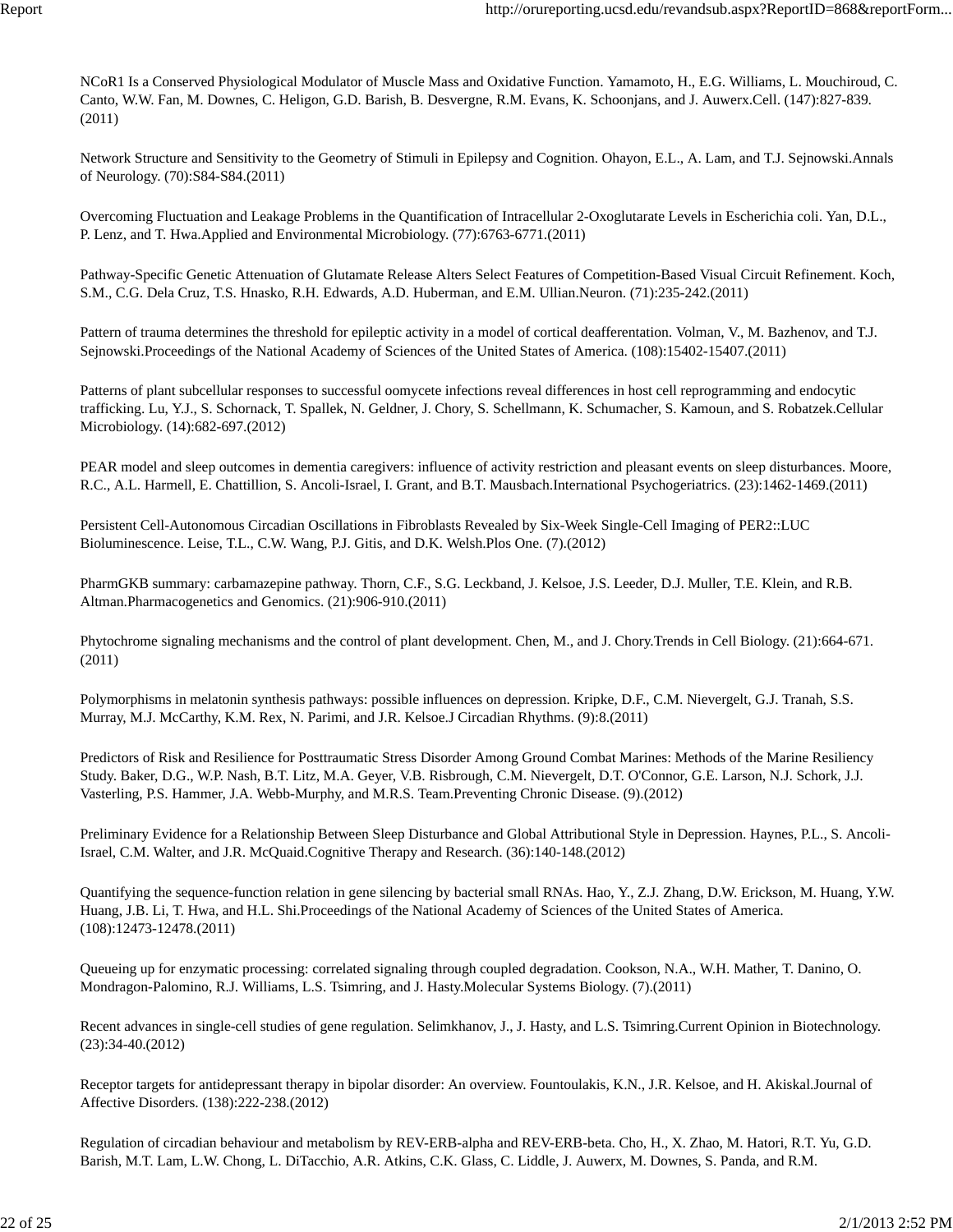Evans.Nature. (485):123-127.(2012)

Relating Bayes to cognitive mechanisms. Herschbach, M., and W. Bechtel.Behavioral and Brain Sciences. (34).(2011)

Relationship between chronic stress and carotid intima-media thickness (IMT) in elderly Alzheimer's disease caregivers. Roepke, S.K., M. Allison, R. Von Konel, B.T. Mausbach, E.A. Chattillion, A.L. Harmell, T.L. Patterson, J.E. Dimsdale, P.J. Mills, M.G. Ziegler, S. Ancoli-Israel, and I. Grant.Stress-the International Journal on the Biology of Stress. (15):121-129.(2012)

Relationship of menopausal status and climacteric symptoms to sleep in women undergoing chemotherapy. Rissling, M.B., L.Q. Liu, L. Natarajan, F. He, and S. Ancoli-Israel.Supportive Care in Cancer. (19):1107-1115.(2011)

Relationship of morningness-eveningness questionnaire score to melatonin and sleep timing, body mass index and atypical depressive symptoms in peri- and post-menopausal women. Meliska, C.J., L.F. Martinez, A.M. Lopez, D.L. Sorenson, S. Nowakowski, and B.L. Parry.Psychiatry Research. (188):88-95.(2011)

Reliability and Validity of the Pittsburgh Sleep Quality Index and the Epworth Sleepiness Scale in Older Men. Spira, A.P., S.A. Beaudreau, K.L. Stone, E.J. Kezirian, L.Y. Lui, S. Redline, S. Ancoli-Israel, K. Ensrud, A. Stewart, and S. Osteoporotic Fractures Men.Journals of Gerontology Series a-Biological Sciences and Medical Sciences. (67):433-439.(2012)

Sequential Establishment of Stripe Patterns in an Expanding Cell Population. Liu, C.L., X.F. Fu, L.L. Liu, X.J. Ren, C.K.L. Chau, S.H. Li, L. Xiang, H.L. Zeng, G.H. Chen, L.H. Tang, P. Lenz, X.D. Cui, W. Huang, T. Hwa, and J.D. Huang.Science. (334):238-241.(2011)

Sexually Dimorphic Testosterone Secretion in Prenatal and Neonatal Mice Is Independent of Kisspeptin-Kiss1r and GnRH Signaling. Poling, M.C., and A.S. Kauffman.Endocrinology. (153):782-793.(2012)

Single Nucleotide Polymorphisms and Haplotypes in Native American Populations. Kidd, J.R., F. Friedlaender, A.J. Pakstis, M. Furtado, R.X. Fang, X.D. Wang, C.M. Nievergelt, and K.K. Kidd.American Journal of Physical Anthropology. (146):495-502.(2011)

Sleep Characteristics of Self-Reported Long Sleepers. Patel, S.R., T. Blackwell, S. Ancoli-Israel, K.L. Stone, and O.S. Osteoporotic Fractures Men Mr.Sleep. (35):641-648.(2012)

Sleep in Spousal Alzheimer Caregivers: A Longitudinal Study with a Focus on the Effects of Major Patient Transitions on Sleep. von Kanel, R., B.T. Mausbach, S. Ancoli-Israel, J.E. Dimsdale, P.J. Mills, T.L. Patterson, M.G. Ziegler, S.K. Roepke, E.A. Chattillion, M. Allison, and I. Grant.Sleep. (35):247-255.(2012)

Sleep-Disordered Breathing, Hypoxia, and Risk of Mild Cognitive Impairment and Dementia in Older Women. Yaffe, K., A.M. Laffan, S.L. Harrison, S. Redline, A.P. Spira, K.E. Ensrud, S. Ancoli-Israel, and K.L. Stone.Jama-Journal of the American Medical Association. (306):613-619.(2011)

Specificity of learning through memory retrieval practice: The case of addition and subtraction. Bajic, D., J. Kwak, and T.C. Rickard.Psychonomic Bulletin & Review. (18):1148-1155.(2011)

Speed, Sensitivity, and Bistability in Auto-activating Signaling Circuits. Hermsen, R., D.W. Erickson, and T. Hwa.Plos Computational Biology. (7).(2011)

Stripe Formation in Bacterial Systems with Density-Suppressed Motility. Fu, X.F., L.H. Tang, C.L. Liu, J.D. Huang, T. Hwa, and P. Lenz.Physical Review Letters. (108).(2012)

Structural basis for cytokinin recognition by Arabidopsis thaliana histidine kinase 4. Hothorn, M., T. Dabi, and J. Chory.Nature Chemical Biology. (7):766-768.(2011)

Temporal orchestration of circadian autophagy rhythm by C/EBP beta. Ma, D., S. Panda, and J.D.D. Lin.Embo Journal. (30):4642-4651. (2011)

Temporally Restricted Feeding Prevents Obesity and Other Metabolic Disorders Associated With High Fat Diet in Mice. Zarrinpar, A., C. Vollmers, and S. Panda.Gastroenterology. (142):S14-S14.(2012)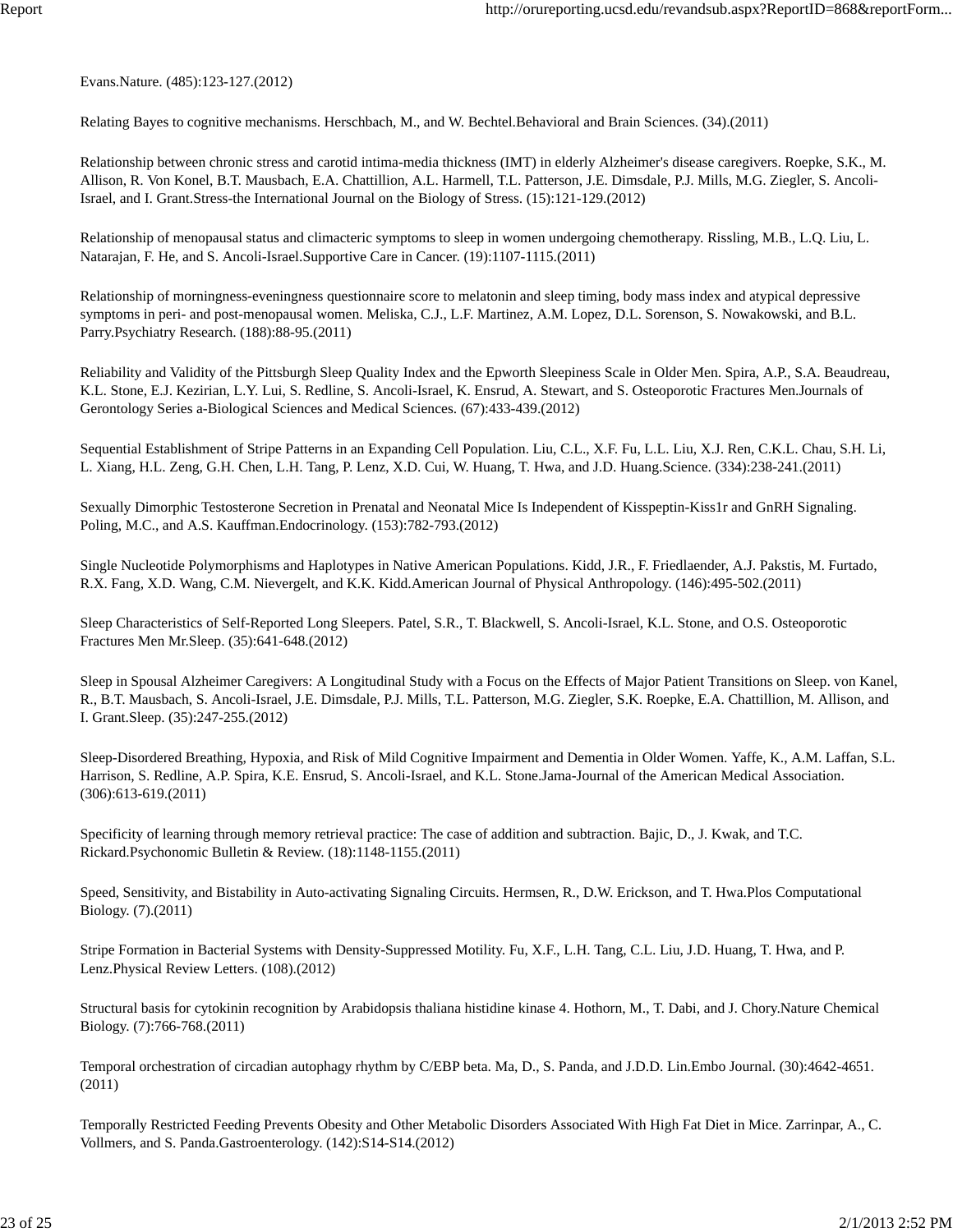Thalamic Burst Firing Propensity: A Comparison of the Dorsal Lateral Geniculate and Pulvinar Nuclei in the Tree Shrew. Wei, H.Y., M. Bonjean, H.M. Petry, T.J. Sejnowski, and M.E. Bickford.Journal of Neuroscience. (31):17287-17299.(2011)

The Brain Activity Map Project and the Challenge of Functional Connectomics. Alivisatos, A.P., M.Y. Chun, G.M. Church, R.J. Greenspan, M.L. Roukes, and R. Yuste.Neuron. (74):970-974.(2012)

The Consensus Sleep Diary: Standardizing Prospective Sleep Self-Monitoring. Carney, C.E., D.J. Buysse, S. Ancoli-Israel, J.D. Edinger, A.D. Krystal, K.L. Lichstein, and C.M. Morin.Sleep. (35):287-302.(2012)

The effect of neural adaptation on population coding accuracy. Cortes, J.M., D. Marinazzo, P. Series, M.W. Oram, T.J. Sejnowski, and M.C.W. van Rossum.Journal of Computational Neuroscience. (32):387-402.(2012)

The Effects of Two Types of Sleep Deprivation on Visual Working Memory Capacity and Filtering Efficiency. Drummond, S.P.A., D.E. Anderson, L.D. Straus, E.K. Vogel, and V.B. Perez.Plos One. (7).(2012)

The ELF4-ELF3-LUX complex links the circadian clock to diurnal control of hypocotyl growth. Nusinow, D.A., A. Helfer, E.E. Hamilton, J.J. King, T. Imaizumi, T.F. Schultz, E.M. Farre, and S.A. Kay.Nature. (475):398-U161.(2011)

The eyes are the window to the brain: reviewing oculomotor abnormalities in obsessive-compulsive disorder. McCarthy, M.J.Acta Psychiatrica Scandinavica. (124):85-86.(2011)

The Longitudinal Relationship between Fatigue and Sleep in Breast Cancer Patients Undergoing Chemotherapy. Liu, L.Q., M. Rissling, L. Natarajan, L. Fiorentino, P.J. Mills, J.E. Dimsdale, G.R. Sadler, B.A. Parker, and S. Ancoli-Israel.Sleep. (35):237-245.(2012)

The metabolome of induced pluripotent stem cells reveals metabolic changes occurring in somatic cell reprogramming. Panopoulos, A.D., O. Yanes, S. Ruiz, Y.S. Kida, D. Diep, R. Tautenhahn, A. Herrerias, E.M. Batchelder, N. Plongthongkum, M. Lutz, W.T. Berggren, K. Zhang, R.M. Evans, G. Siuzdak, and J.C.I. Belmonte.Cell Research. (22):168-177.(2012)

The Road Not Taken: Creative Solutions Require Avoidance of High-Frequency Responses. Gupta, N., Y. Jang, S.C. Mednick, and D.E. Huber.Psychological Science. (23):288-294.(2012)

Thyroid hormone receptor repression is linked to type I pneumocyte-associated respiratory distress syndrome. Pei, L.M., M. Leblanc, G. Barish, A. Atkins, R. Nofsinger, J. Whyte, D. Gold, M.X. He, K. Kawamura, H.R. Li, M. Downes, R.T. Yu, H.C. Powell, J.B. Lingrel, and R.M. Evans.Nature Medicine. (17):1466-U1172.(2011)

Time-Restricted Feeding without Reducing Caloric Intake Prevents Metabolic Diseases in Mice Fed a High-Fat Diet. Hatori, M., C. Vollmers, A. Zarrinpar, L. DiTacchio, E.A. Bushong, S. Gill, M. Leblanc, A. Chaix, M. Joens, J.A.J. Fitzpatrick, M.H. Ellisman, and S. Panda.Cell Metabolism. (15):848-860.(2012)

Topological basis of epileptogenesis in a model of severe cortical trauma. Volman, V., T.J. Sejnowski, and M. Bazhenov.Journal of Neurophysiology. (106):1933-1942.(2011)

Toward a generalized theory of the shift to retrieval in cognitive skill learning. Bajic, D., and T.C. Rickard.Memory & Cognition. (39):1147-1161.(2011)

Trans-resveratrol inhibits phosphorylation of Smad2/3 and represses FSH beta gene expression by a SirT1-independent pathway in L beta T2 gonadotrope cells. Lan, D.B., M. Lu, S. Sharma, P.L. Mellon, J.M. Olefsky, and N.J.G. Webster.Reproductive Toxicology. (32):85-92. (2011)

Transcriptional code and disease map for adult retinal cell types. Siegert, S., E. Cabuy, B.G. Scherf, H. Kohler, S. Panda, Y.Z. Le, H.J. Fehling, D. Gaidatzis, M.B. Stadler, and B. Roska.Nature Neuroscience. (15):487-U191.(2012)

Treating nightmares and insomnia in posttraumatic stress disorder: A review of current evidence. Nappi, C.M., S.P.A. Drummond, and J.M.H. Hall.Neuropharmacology. (62):576-585.(2012)

Tumor suppressor protein (p)53, is a regulator of NF-kappa B repression by the glucocorticoid receptor. Murphy, S.H., K. Suzuki, M. Downes, G.L. Welch, P. De Jesus, L.J. Miraglia, A.P. Orth, S.K. Chanda, R.M. Evans, and I.M. Verma.Proceedings of the National